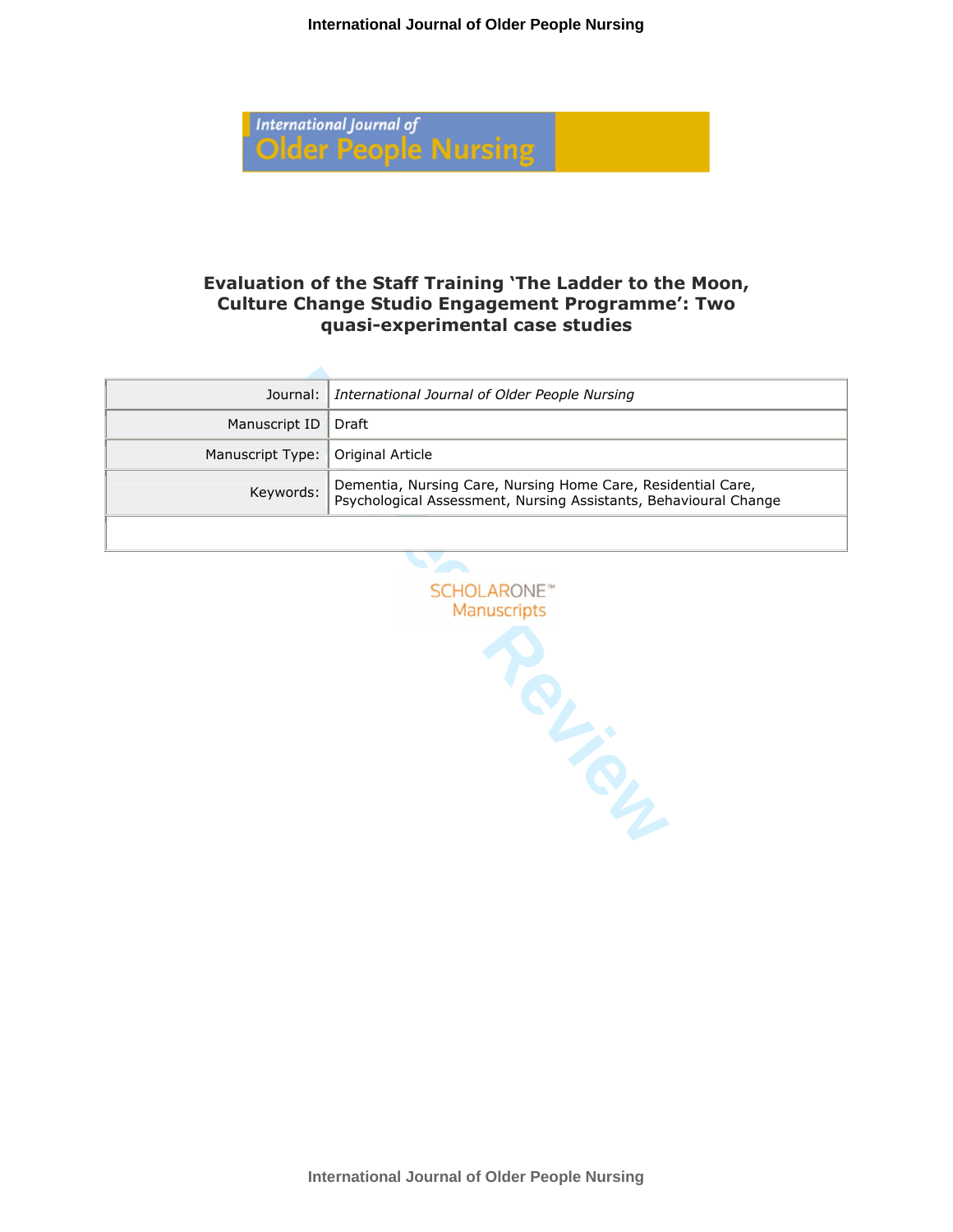$\mathbf{1}$ 

### **Abstract:**

**Background:** Care Homes provide supportive care for older people. The UK National Dementia Strategy aims to educate care staff to retain and increase satisfaction in the workforce and thereby improve the quality of care provided. Ladder to the Moon Culture Change Studio Engagement Programme (CCSEP) is a staff training approach based on the Positive Psychology framework that uses theatre and film-based activities.

**Aim:** To evaluate the effectiveness of CCSEP on the range of interactions and level of positive engagement between staff and residents, staff outcome measures such as sense of competence, job satisfaction and well-being in two care settings for older people (one nursing and one residential home).

**Methods:** A pre-and-post design prior to and at the completion of the staff training intervention. Outcome measures: Sense of Competence in Dementia Care Staff; Approaches to Dementia Questionnaire; Job Satisfaction Index; Brief Learning Transfer System Inventory; Scale of Positive and Negative Experience. Quality of Interaction Schedule (QUIS) was used to analyse changes in staff-resident interaction.

Introducert start and restochts, start outcome measure<br>attisfaction and well-being in two care settings for<br>sidential home).<br>And-post design prior to and at the completion of<br>ome measures: Sense of Competence in Dem<br>mentia **Results:** Fifty staff in two care homes completed the questionnaires. In Home A (nursing care) there was no significant change in any of the measures. In Home B (residential care) the QUIS showed an increase in positive interactions post intervention (p= 0.0001); a small significant change on the Building-relationship subscale of Sense of Competence ( $p= 0.010$ ); a small significant change on staff sense of hopefulness towards people with dementia (p= 0.015). The Brief Learning Transfer System Inventory showed significant change with a higher mean pre-intervention (p= 0.0001).

**Conclusion:** Changes in the organisation and the environment are likely to have an impact on staff measures, particularly when transferring new learning into practice. CCSEP may help improving quality of interactions between staff and residents. Evaluation results suggest that CCSEP might be more feasible in care homes with managers whose leadership support nurses and staff to work together.

**Keywords:** dementia, care homes, staff training, positive psychology, film activities

\_\_\_\_\_\_\_\_\_\_\_\_\_\_\_\_\_\_\_\_\_\_\_\_\_\_\_\_\_\_\_\_\_\_\_\_\_\_\_\_\_\_\_\_\_\_\_\_\_\_\_\_\_\_\_\_\_\_\_\_\_\_\_\_\_\_\_\_\_\_\_\_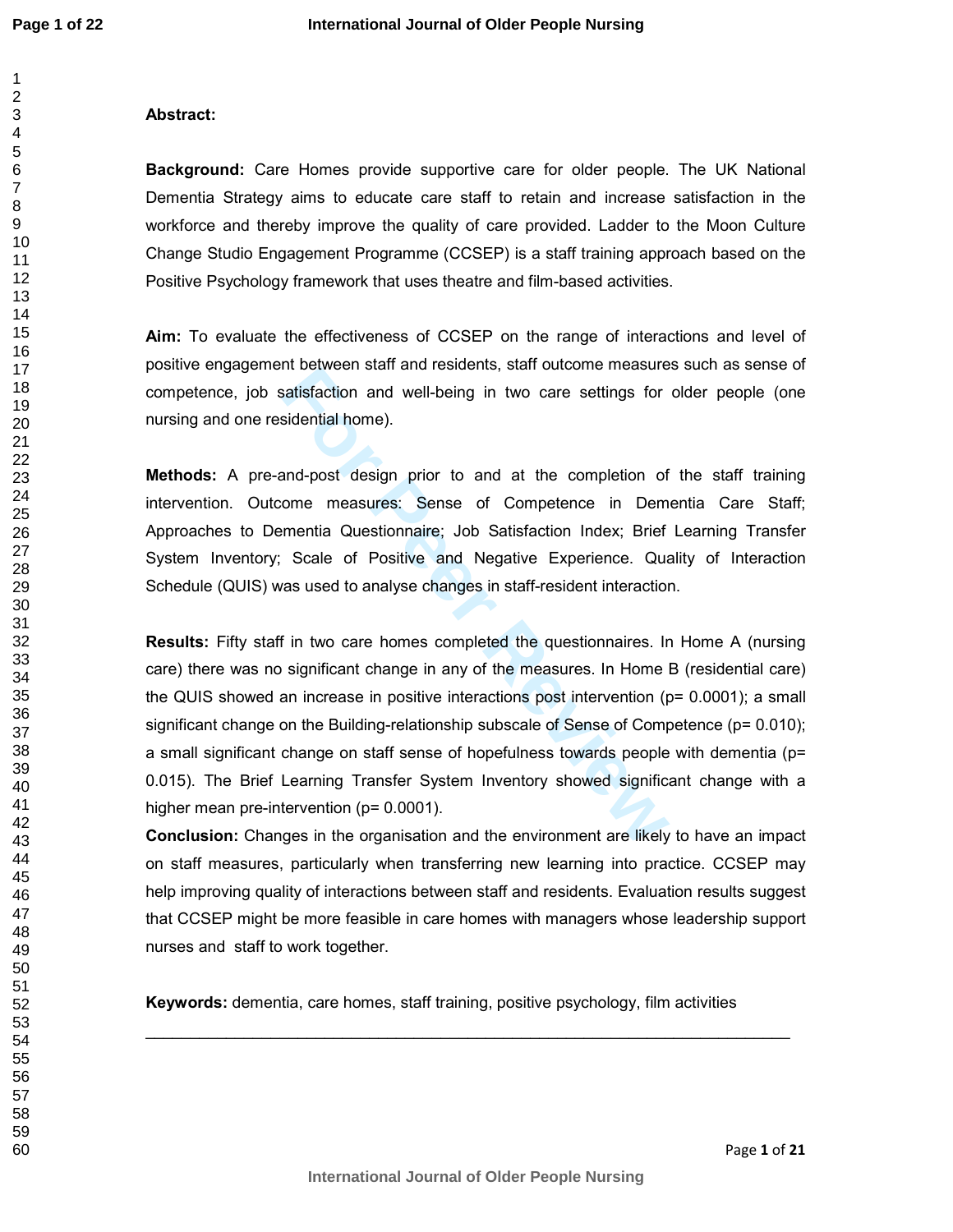### **Implications for Practice**

### **What does this research add to existing knowledge in gerontology?**

- Staff training interventions are needed to translate evidence-based interventions into widespread practice in care homes.
- Nurses are enthusiastic to develop person-centred care skills through innovative training.

### **What are the implications of this new knowledge for nursing care with older people?**

- This study found that this staff training approach encourages nurses to be involved in activities that apply theatre and film elements when providing care.
- Managers need to be supportive of the Positive Psychology approach combined with theatre and film-based training to facilitate culture of care change.

## **How could the findings be used to influence policy or practice or research or education?**

- When implementing this creative staff training such as CCSEP principles in care homes, organisations require a coaching supervision plan to sustain the culture of change.
- CCSEP has the potential to be successful if the manager has good communication skills and attitude to support the implementation of different activities, such as setting up a 'film studio' within the care home

### **Introduction**

ound that this start training approach encourages nurses<br>at apply theatre and film elements when providing care.<br>For Peer Amagnetic of the Positive Psychology appro<br>film-based training to facilitate culture of care change. The UK National Dementia Strategy (2009) and the National Service Framework for Older People (DoH, 2001) called for increased training for care home staff. Such training will only have a lasting influence if it works in parallel with the organisation's philosophy, care practice and resources (Bowe & Loveday, 2000). Staff training needs to promote appropriate attitudes to develop quality of relationships with residents. Kitwood (1997) emphasises a person-centred care approach, whilst Nolan et al., (2008) recommend a relationship-centred approach to give weight to the emotional and psychological needs of people. For example, staff sense of competence or job satisfaction have an impact on the quality of care provided (Schepers et al., 2012). Hence, staff stress leads to a more task-orientated culture of care and a struggle to spend quality time with residents.

A number of studies have suggested that residents benefit when staff are trained to deliver evidence-based psychosocial interventions, For example, the Staff-training in Assisted Living Residences (STAR) programme (Goyder et al., 2012) decreased depression and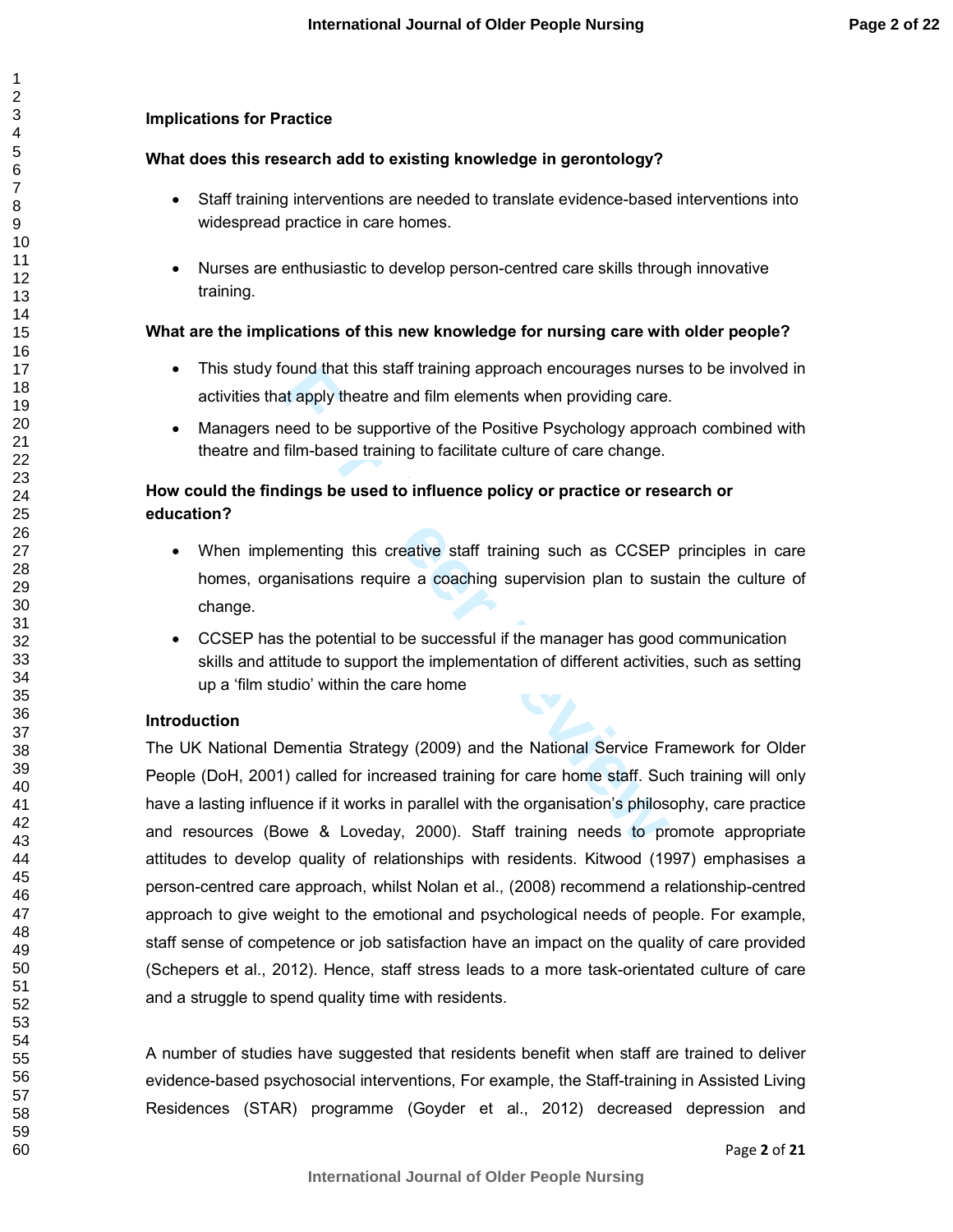behavioural problems. The activity-based intervention of Cognitive Stimulation Therapy (Aguirre et al., 2013) improved cognition and quality of life. Psychomotor Dance Therapy programmes (Guzmán-García et al., 2011) decreased behavioural and psychological symptoms of dementia, and theatre-based activities (van Dijk et al., 2012) improved mood and decreased problematic behaviours. However, research is limited in understanding the effect of such interventions on staff. Such research is particularly important when care home staff work long hours, are poorly paid and face the difficulty of forming meaningful relationships with residents as their dementia and comorbid illnesses advance (Middleton et al., 1999; Luff et al., 2011).

**For Propertion Standary School School School School School School School School School School School School School School School School School School School School School School School School School School School School S** Some interventions involve training staff to utilise theatrical techniques within their care practice. One such intervention is the Ladder to the Moon Culture Change Studio Engagement Programme (CCSEP). This programme, based on the Positive Psychology principles, uses theatre and film-based activities to train staff to: i) develop communication and interaction skills with residents, and ii) improve team work. This study aimed to evaluate the effectiveness of implementing CCSEP in two care homes with particular focus on the impact of CCSEP on staff sense of competence, job satisfaction and well-being.This paper reports the quantitative data collection, analysis and findings. The qualitative results are reported elsewhere.

#### **Method**

A pre-post design was used. The CCSEP comprised three training days, held over approximately 20 weeks. Three cohorts of staff took part in each care home. There were four data collection points, two pre-and two post- the CCSEP training. Staff inclusion criteria included: i) working regularly at the home; ii) able to read and speak English to complete the measures; iii) have access to the internet either in the care home or at their own home to complete the measures online. Demographic information collected from staff included: gender, age, ethnicity; time working in the care home/care sector. All staff provided informed consent. Residents were assessed for their capacity to consent to be observed during the staff-resident observation periods. If residents lacked the capacity to provide informed consent, a Personal Consultee or a Nominated Consultee was identified to provide an opinion about their participation (Department of Health, 2008). Ethical approval was obtained from the London – Camden & Islington Research Ethics Committee [Reference Number: L12/LO/0961].

### **Settings**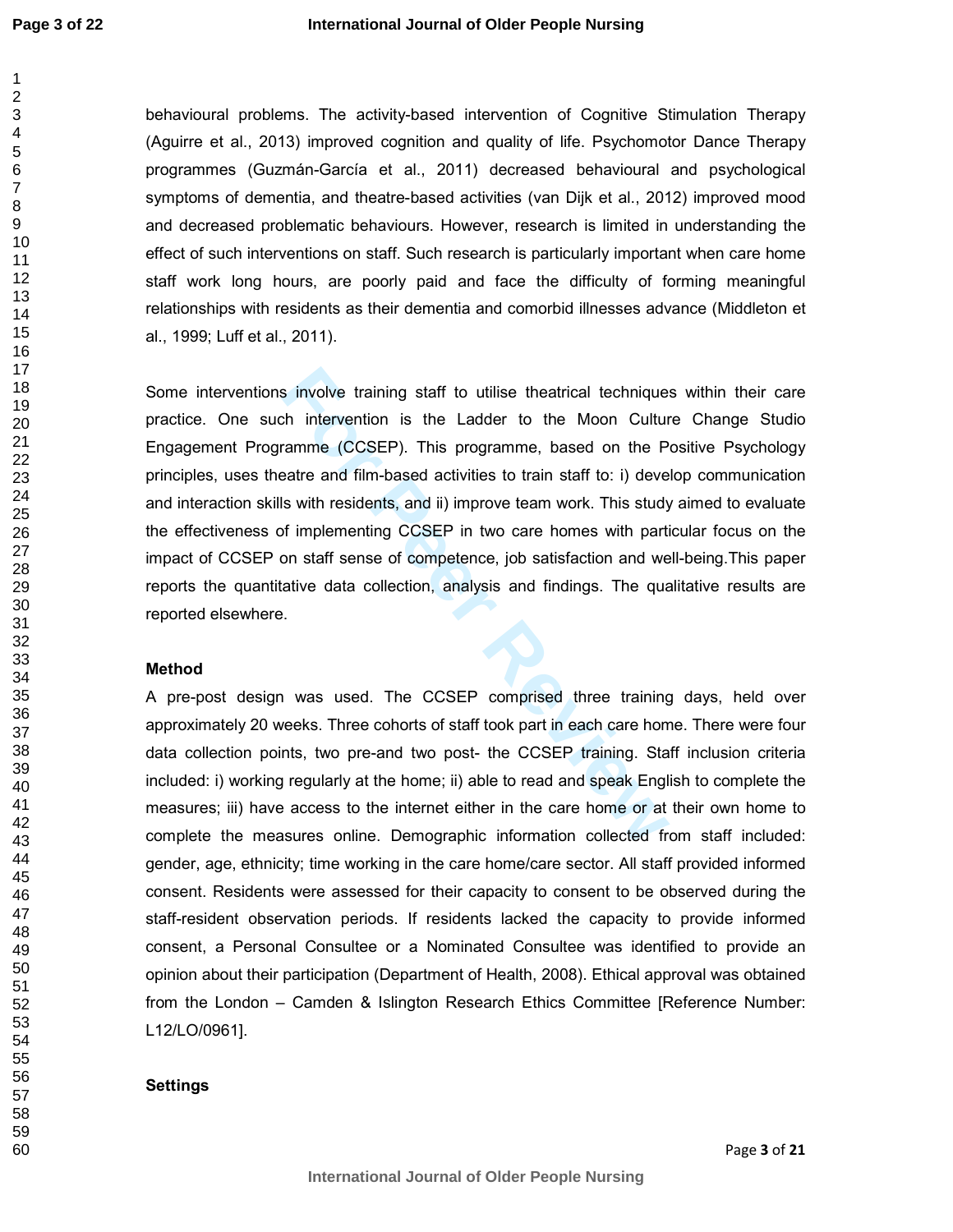*Care Home A:* A *nursing care home* for older adults over 65 years with a designated unit for people living with dementia. Owned by a large national care home group. The home has 81 beds with 73 staff members and a staff: resident ratio of 1:6. The care home has had seven managers over the past seven years.

*Care Home B:* A *residential care home* for older people without major nursing needs, including a 'high dependency unit' for people with mobility difficulties. Owned by a medium sized care home group. The home has 47 beds, with 81 staff members and a staff: resident ratio of 1:7. The Manager had worked at the home for the past 15 years.

#### **Measures**

### *Quality of Interaction Schedule (QUIS)*

**Example 19 Set All Set All Set All Set All Set All Set All Set All Set All Set All Set All Set All Set All Set All Set All Set All Set All Set All Set All Set All Set All Ni; Negative Protective (NP) or Negative Res<br>
<b>Fou** The QUIS *(Dean & Proudfoot, 1993)* was used to obtain a structured observation of the quality of interaction between care staff and residents over a two hour period prior to lunch. Interactions were observed by a trained researcher, and coded as either Positive Social (PS); Positive Care (PC); Neutral (N); Negative Protective (NP) or Negative Restrictive (NR).

*The following staff outcome measures were collected online via Survey Monkey® or via paper copy.* 

#### *Sense of Competence in Dementia Care Staff (SCIDS)*

The SCIDS (Schepers et al., 2012) was used to assess care staff sense of competence. It contains 17 items across four subscales: 'Building Relationships'; 'Professionalism'; 'Care Challenges' and 'Maintaining Personhood. Each item is rated on a four-point scale from 1 = 'Not at all' to 4 = 'Very much'. Higher scores represent a higher sense of competence.

#### *Approaches to Dementia Questionnaire (ADQ)*

The ADQ (Lintern & Woods, 2000) was used to assess staff approaches towards people with dementia. It contains 19 statements about people with dementia, which are rated using a five-point scale from 'Strongly Agree' to 'Strongly Disagree'. A total attitude score can be calculated as well as subscale scores for 'Hopefulness' and 'Person-centred' Approaches. Higher scores represent a more positive attitude towards people with dementia.

#### *Job Satisfaction Index (JSI)*

The JSI (Firth-Cozens & Hardy, 1992) was used to measure staff job satisfaction. Staff rated 18 items which cover various aspects of their job (e.g. responsibility, supervision, pay), using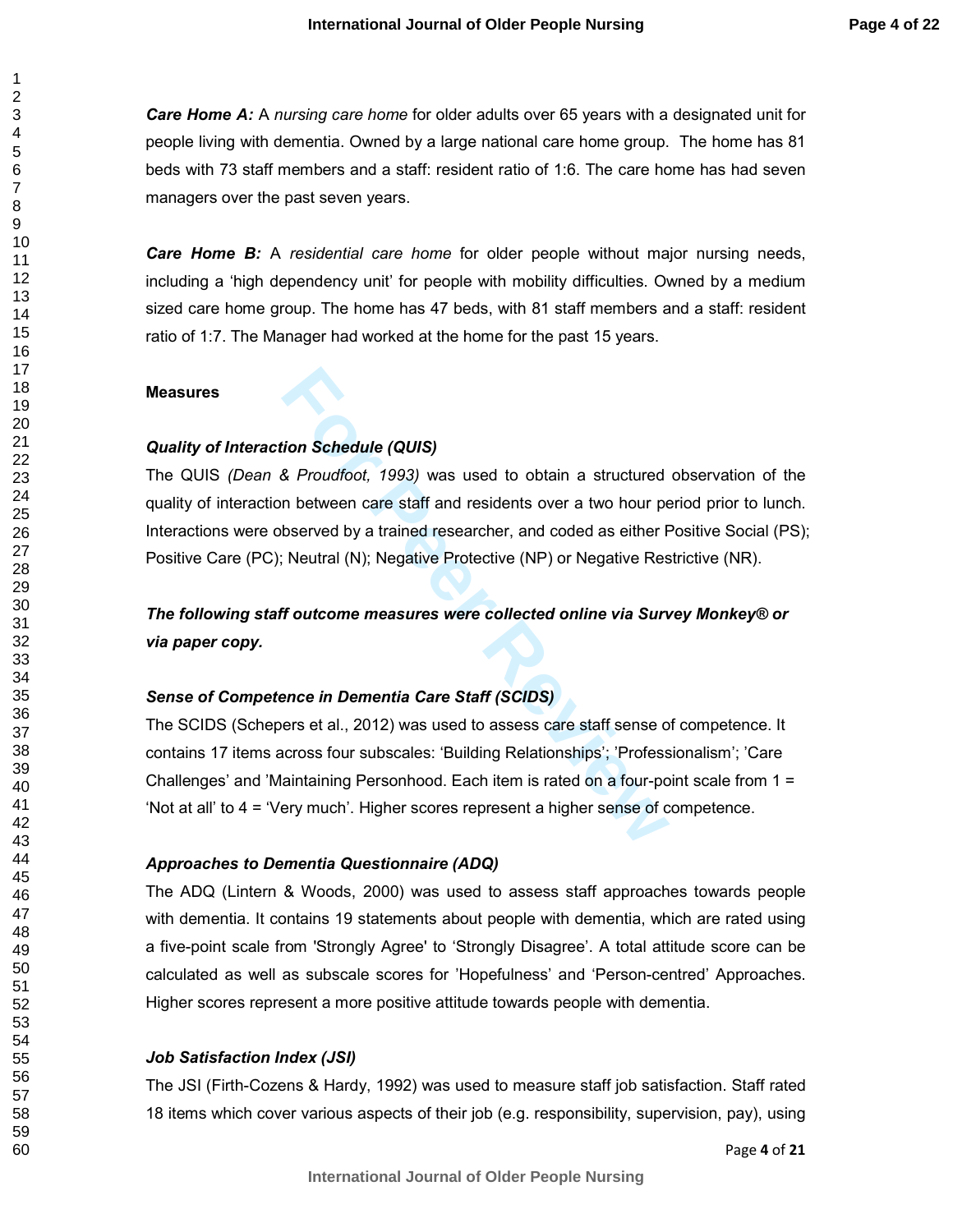a seven-point scale ranging from: 1= 'Extremely Dissatisfied' to 7 = 'Extremely Satisfied'. Higher scores indicate higher job satisfaction.

### *Brief Learning Transfer System Inventory (BLTSI)*

The BLTSI (Spector et al., 2010) is a short-form version of the Learning Transfer System Inventory. It was used to identify factors that affect how staff transfer the training into performing their job. Respondents rate each item on a five-point scale: 1= 'Strongly Agree' to 5 'Strongly Disagree'. Higher scores represent a better expectation of transferring learning into performance.

### *Scale of Positive and Negative Experience (SPANE)*

For Prighter scoles represent a better expectation of the Control of the same of the series (SPANE)<br>For et al., 2009) was used to measure staff well-being<br>g six positive feelings (e.g. Pleasant) and six negative<br>eling over The SPANE (Diener et al., 2009) was used to measure staff well-being. It is a self-report measure containing six positive feelings (e.g. Pleasant) and six negative feelings (e.g. Sad). Staff rated each feeling over the past 4 weeks on a scale of: 1 = 'Very Rarely or Never' to 5 = 'Very Often or Always'. The overall score as well as separate positive and negative feeling scores can be calculated.

### *Happiness Visual Analogue Scale* **(VAS)**

The Happiness VAS (non-standardised) was a newly developed scale used as a self-report measure that asked respondents to rate how happy they have been in the past four weeks using a visual analogue scale of 0 (Extremely unhappy) to 100 (Extremely happy).

#### *Care home measures*

Information was also collected on staff sickness, turnover; and the number of: untoward incidents, complaints and compliments. There was no system in place to record compliments; hence, the number of 'Thank you' cards received from relatives and friends was recorded.

### *Sheffield Care Environment Assessment Matrix (SCEAM)*

The SCEAM (Parker et al., 2004) assesses the design, layout and usage of the care environment. There are ten domains relating to features important to residents and one concerning staff provision. Domains are scored as present (1) or absent (0), total scores are reported as percentages, with a higher score indicating higher performance in that domain. It is completed through researcher observation of the environment and an interview with the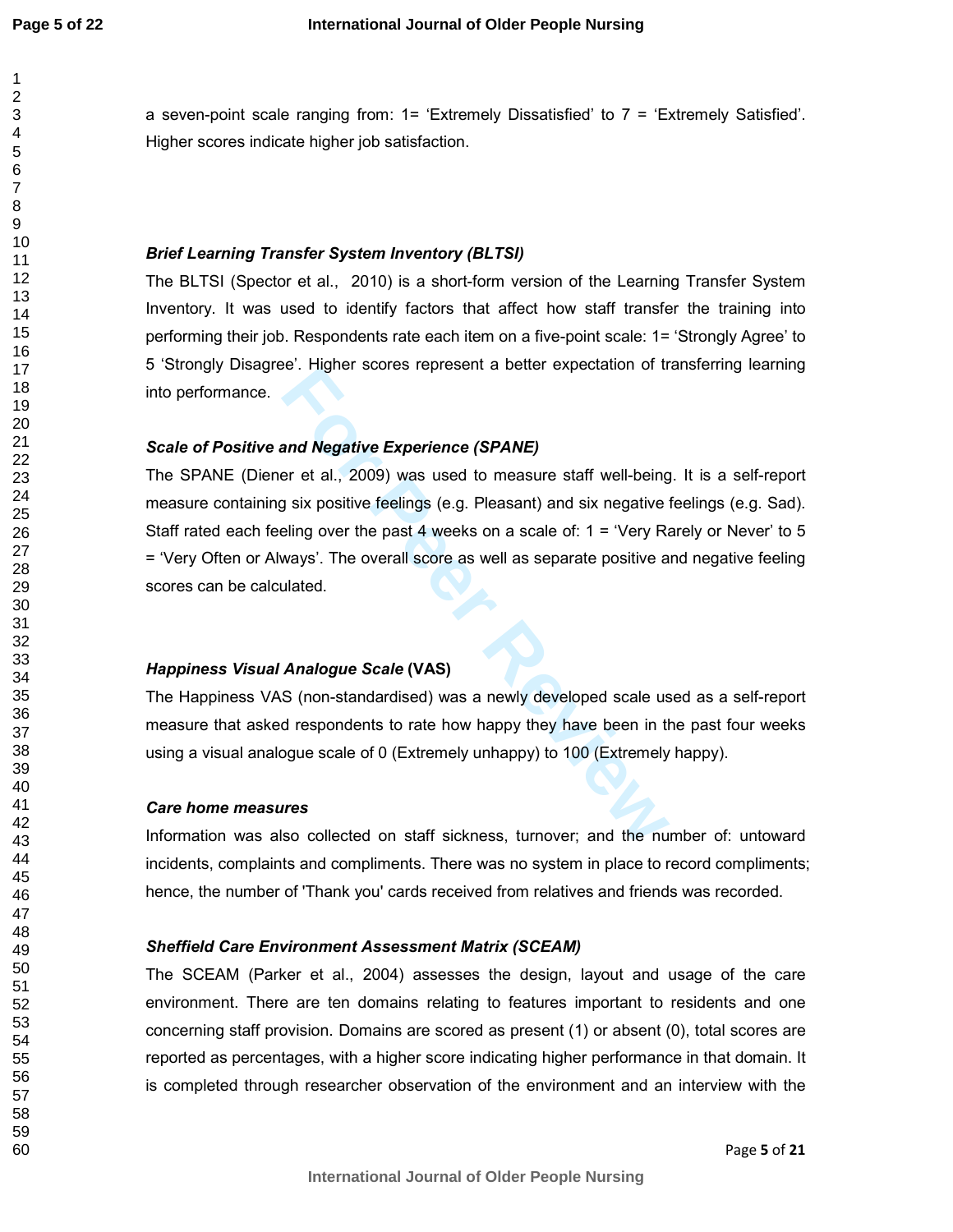care home manager. The SCEAM scores were not included in the pre and post analysis, but used to provide an environmental context.

#### **Intervention**

The Culture Change Studio Engagement Programme (CCSEP) involves a coach and one actor assisting. The process is as follows:

An initial call to the manager and senior team members to identify goals for the home. A film theme is chosen and a cohort of 12 to 15 staff participate in the programme. On Day 1, Positive Psychology (Seligman, 2011), the PERMA concept [Positive emotion; Engagement; Relationships; Meaning and Accomplishment], 'Making Someone's Day' and 'Savouring' [enjoying the moment using objects to reminisce] are introduced using small and large group discussions and practical activities. A film topic is (e.g. Sound of Music; South Pacific) is discussed with staff to generate ideas for activities with residents and relatives.

manager and senior team members to identify goals field a cohort of 12 to 15 staff participate in the progry (Seligman, 2011), the PERMA concept [Positive emaning and Accomplishment], 'Making Someone's Daent using objects On Day 2, the coach recaps learning from Day 1 and allows staff to practice communication skills, followed by the 'Big Shoot' with up to two hours duration: Residents and staff adopt main characters of the chosen film and cinema studio crew roles (e.g. make-up artist, clapper-board operator) and family members are also invited. There is singing and dancing along to music, and 'Oscar' award statues are given to residents as incentive. The CCSEP team video records the interaction and arranges the consent for filming process with the home, and produces the DVD. The coach will then debrief with the staff group to set personal goals. On Day 3 the CCSEP coach facilitates discussion with the staff group, which includes watching the DVD previously recorded and a review of Day 2; reflecting on learning, progress on goals, and planning changes to take forward into practice. At a final meeting, the coach reflects with the manager on the culture of care changes.

#### **Data Analysis**

Survey Monkey® data were imported into Statistical Package for the Social Sciences (SPSS version 21) and hard -copy data were collected and entered manually for quantitative analysis. QUIS observations were analysed applying  $X^2$  tests using Graphpad, a statistical package available online (http://graphpad.com/quickcalcs/contingency1/). A series of paired t-tests were carried out to evaluate the changes pre- and post-CCSEP.

### **Results**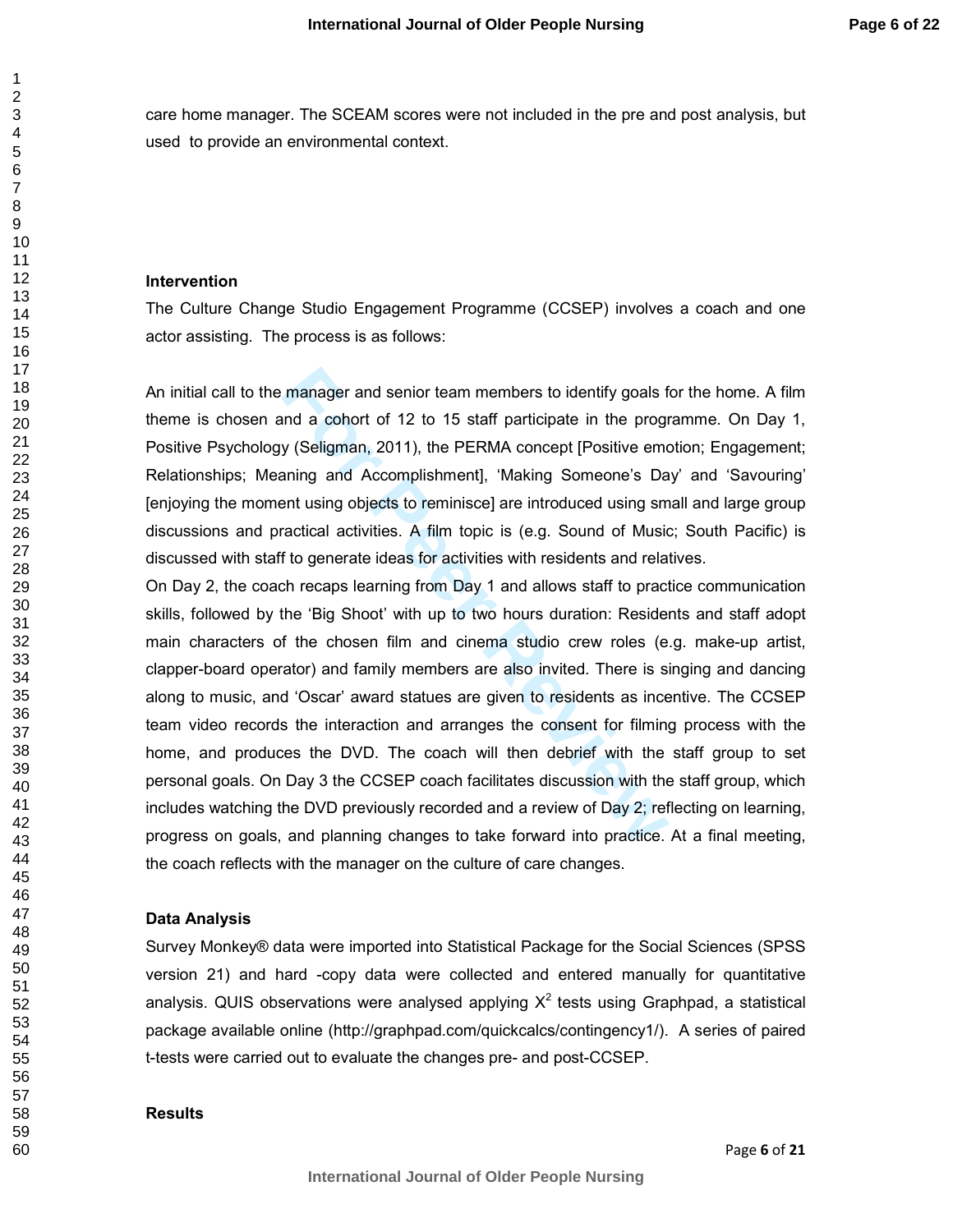### *Environmental assessment: The SCEAM*

Home A had an 'Independent Unit' layout located in a 'Mature suburb' built in 2005. Home B had a 'Group Living' layout located in a 'Village' built between 1850-1917*.* Home A scored higher than Home B for the following domains: *Community*; *Safety and Health*; *Support for Physical Frailty; Choice & Control*, and *Staff Provision*. Home B scored higher than Home A for: *Privacy*; *Personalisation*; *Support for Cognitive frailty; Normalness and Authenticity, Comfort of the environment; and Awareness of the outside world* was the same in both homes. See Table 1 for SCEAM scores for each home.

*'Insert Table 1 here'* 

### *Home A*

France Tricte<br>
France Internet Tricte<br>
For Peer envited to take part; 39 consented, of whom 19 com<br>
Filme (12 paper copies). Of the 19 participants, 53% under<br>
France Table 2 here<br>
Insert Table 2 here<br>
Insert Table 2 here<br> A total of 53 staff were invited to take part; 39 consented, of whom 19 completed questionnaires (7 online/12 paper copies). Of the 19 participants, 53% undertook the CCSEP training. See Table 2 for staff participants' demographic information.

*'Insert Table 2 here'*

*Quality of Interaction Schedule (QUIS)* 

There was a decrease in positive interactions but this did not reach statistical significance.

## *Staff Outcome Measures*

There was no statistically significant change on Sense of Competence (SCIDS) between pre and post CCSEP,  $(t \t(11) = -.386, p=0.707)$ . Similarly, there were no significant statistical changes on the other subscales. There was no significant change on the overall score of the Approaches to Dementia Questionnaire (ADQ) (t (10) = .909, p=0.385) and no significant changes on the 'Hope' and 'Person-centred care' ADQ subscales. There was no significant change on Job Satisfaction Inventory scores (t  $(7)$  = 2.250, p=0.059). The Brief Learning Transfer Scale Inventory (BLTSI) did not demonstrate change (t  $(10) = -2.028$ ,  $p = 0.070$ ); the Scale of Positive and Negative Experience (SPANE) did not change significantly after the training intervention (t  $(10) = -0.747$ , p= 0.472). Happiness scores on VAS did not demonstrate significant change (t  $(9) = -1.353$ ,  $p = 0.209$ ).

*Care home measures*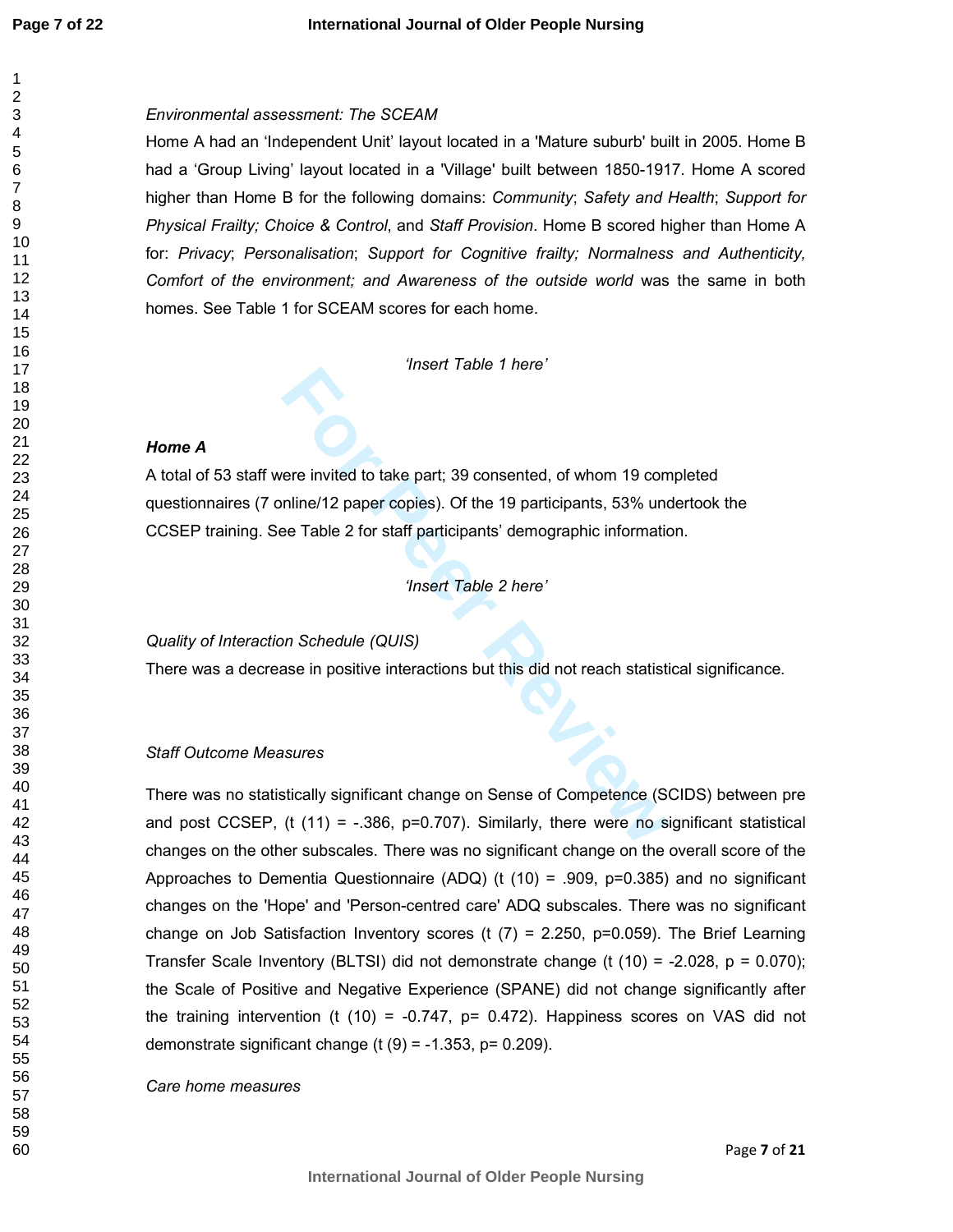Home A declined to provide the number of complaints at the later data collection points. See Table 3 for care home measures results.

### *Home B*

A total of 52 staff were invited to take part, 31 consented and completed questionnaires (30 online / 1 paper copy). Of the 31 staff participants, 71% undertook CCSEP training.

### *Quality of Interaction Schedule (QUIS)*

A  $X<sup>2</sup>$  with Yates correction indicated a significant difference in the association between pre and post positive interactions  $(1, n=300) = 43.28$ , p= 0.0001 based on observations of 39 staff members interacting with residents. See Figure 1 for observed interactions.

*-Insert Figure 1 here-*

#### *Staff outcome measures*

by). Or the 31 stan participants, 71% untertioon OCOLY<br>
Frection indicated a significant difference in the assoc<br>
Interactions (1, n= 300) = 43.28, p= 0.0001 based on<br>
racting with residents. See Figure 1 for observed inte There was no statistically significant change on the Sense of Competence (SCIDS) total score between pre and post CCSEP,  $(t(25) = -1.627, p=0.116)$ . There was a small significant statistical change on the 'Building-relationships' subscale of the SCIDS from pre (M=10.14, SD= 2.75) to post CCSEP (M=11.46, SD=2.06), t (27) (-2.770, p=0.010). There was no significant statistical change on the other subscales. There was no significant statistical change on the Approaches to Dementia Questionnaire (ADQ) scores (t (27) = .946,  $p=0.353$ ). The 'Person-centred' subscale did not show significant change (t (27) = 1.899, p = 0.068. There was a small significant change on the 'Hope' subscale from pre (M= 29.46, SD= 4.44) to post CCSEP (M= 31.42, SD= 4.12), (t (27) = -2.596, p= 0.015). There was no significant change on the Job Satisfaction Inventory (JSI) scores (t  $(8) = -1.5122$ , p=0.169). There was a negative significant change on Brief Learning Transfer Scale Inventory (BLTSI) scores from pre (M= 60.89, SD= 7.70) to post CCSEP training (M= 43.14, SD= 10.42) (t (27) = 9.070, p=0.000). There was no significant change on the Scale of Positive and Negative Experience (SPANE) total score of positive experience (t (27) (0.945, p=0.353) or negative experience (t  $(26)$  ( $-636$ ,  $p= 0.531$ ). There was no significant change on the Happiness Visual Analogue Scale (VAS) scores t (27) 0.271, p= 0.788. See Table 4 and 5 for care home measures results.

 $\mathbf{1}$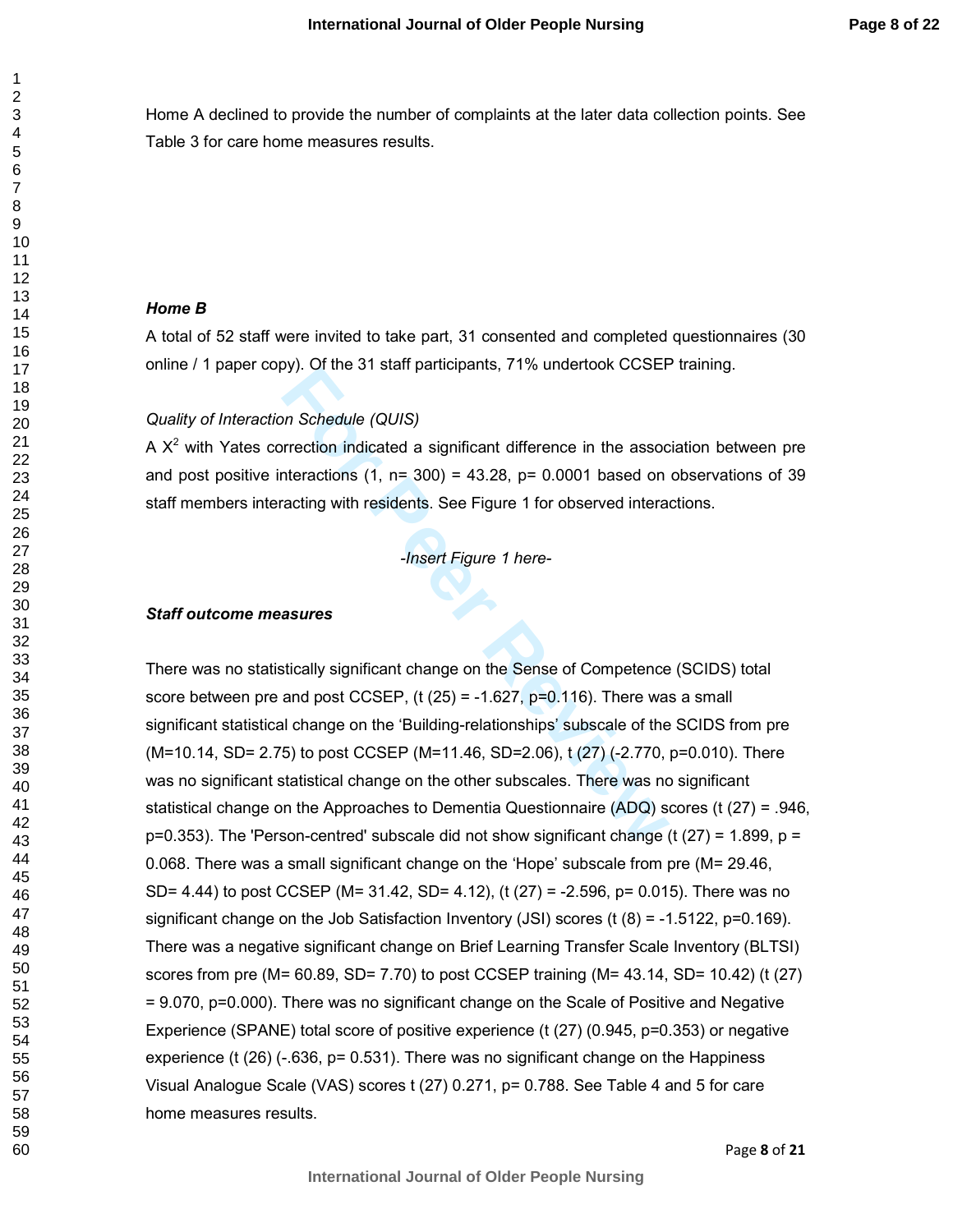$\mathbf{1}$ 

*'Insert Table 4 and Table 5 here'* 

#### **Discussion**

Beatori stady to evaluate the leasibility of Eddoci to<br>gagement Programme. The aim was to investigate wiff outcomes and increase positive interactions with<br>ent (as highlighted by the SCEAM assessment) it was<br>n care home se This is the first research study to evaluate the feasibility of Ladder to the Moon Culture Change Studio Engagement Programme. The aim was to investigate whether this training would improve staff outcomes and increase positive interactions with residents. As the settings were different (as highlighted by the SCEAM assessment) it was decided to analyse the data from each care home separately as direct comparison was not considered to be realistic. No significant differences were found for staff in Home A, suggesting no change. In Home B, there was no difference between the Happiness and Job Satisfaction scores, but changes on the 'Building Relationships' subscale of the Sense of Competence in Dementia Care, the 'Hope' subscale of the Approaches to Dementia Questionnaire post training, and the Brief Learning Transfer System Inventory showed a decrease suggesting reduced readiness for transfer of learning.

The CCSEP principles, such as 'Make Someone's Day', could be used to improve staffresident interaction, as seen on the positive effect of Building-relationships results. Staff are supported to practise ways of communicating as key moments from the film story are improvised to create an enjoyable shared experience with residents. There are a number of potential reasons why there was no significant statistical change on the staff outcome measures in Home A post CCSEP staff training. Perhaps the most significant was the highturnover of seven managers in the past five years. Although the coaching and research teams were aware of this before starting the study the impact of this on the organisational culture and staff morale continued to hinder the reliable collection of data, particularly at later stages when the latest 'new' manager had left within a year of starting. In line with the Positive Psychology approach (Seligman et al., 2005), this study shows how staff training supported the understanding of human experience of people with dementia. Further reflection on improving relationships and increase the level of happiness, in this case 'hope' within their caring skills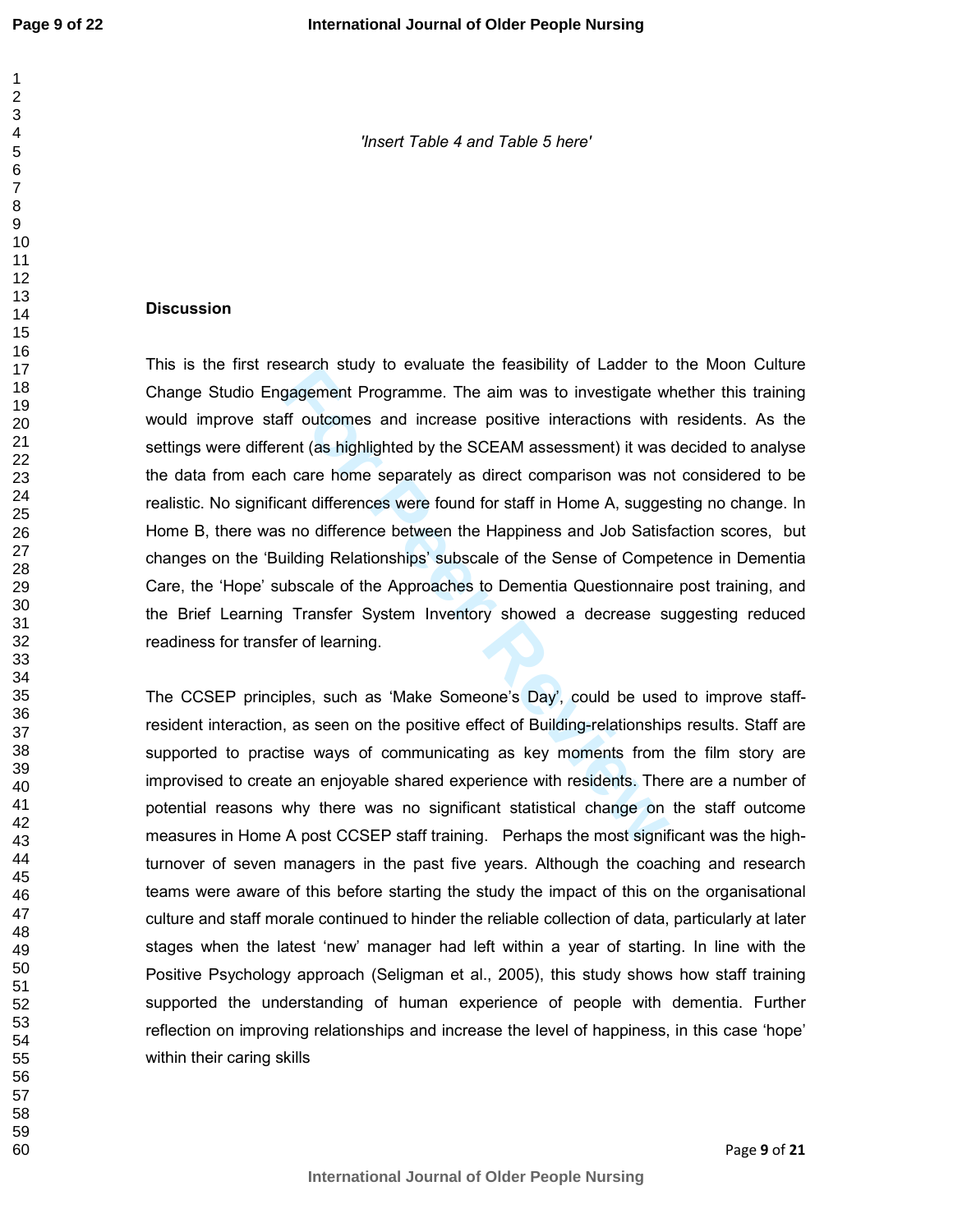As the study progressed in Home A, the lack of managerial action to support organising staff to attend the CCSEP, and to encourage staff to participate in the study became clear. Staff turnover and sickness increased, which compromised data collection, resulting in missing data. Arguably, the lack of managerial support to the coaching team, such as staff unable to attend the training or to develop meaningful conversations with residents, level of staff stress, had an impact on the learning transference of CCSEP into practice. Additionally, outcome measures highlighted the low staff morale with continuing low levels of happiness and job satisfaction. The research team became aware that the care home had not achieved certification from another dementia training project undertaken the year before, which could have contributed to the low staff motivation to engage in yet another training programme aimed at changing the culture of care.

For Principle Intertation of State Individual Congage in yet another the culture of care.<br> **For Principle Intertation of the manager in Home B c** ganisation of the rota to enable staff to attend the CC<br>
the care home, and In contrast, it was evident that the leadership of the manager in Home B contributed to better acceptance and organisation of the rota to enable staff to attend the CCSEP. Additionally, internet access at the care home, and a manager who supported the research team, facilitated the effective organisation of staff completing questionnaires online. At Home B, there were a number of significant statistical changes observed on the outcome measures. Staff were more positive about making residents lives more meaningful. However, the BLTSI showed a significant drop after the training. This suggests that staff lacked confidence about implementing their CCSEP learning into practice without coaching supervision.

Home B had overlapping staff training aiming to increase activities between residents and staff, running in parallel with CCSEP. During the study period, the home was awarded an accreditation to provide optimal end of life care. The sense of achievement was perhaps, a motivator for the Manager and staff to keep developing skills and take advantage of the CCSEP. Despite positive findings in relation to Building-relationships and Hope in this setting, it was found that the Happiness VAS, SPANE and Job Satisfaction did not change significantly. This could be understood as the staff were already positive and happy with their caring job at baseline, and CCSEP might not have had further impact on these factors.

#### *Limitations*

One of the main limitations of this research study were the problems inherent within the care homes, which are known to compromise methodological rigor in studies (Kuske, et al. 2009). Staff shortages, absence, turnover and reluctance to participate resulted in missing data, with only a total of 50 staff (out of 106 approached, of whom 82 consented) completing questionnaires. Staff reluctance may have been exacerbated by conducting the research in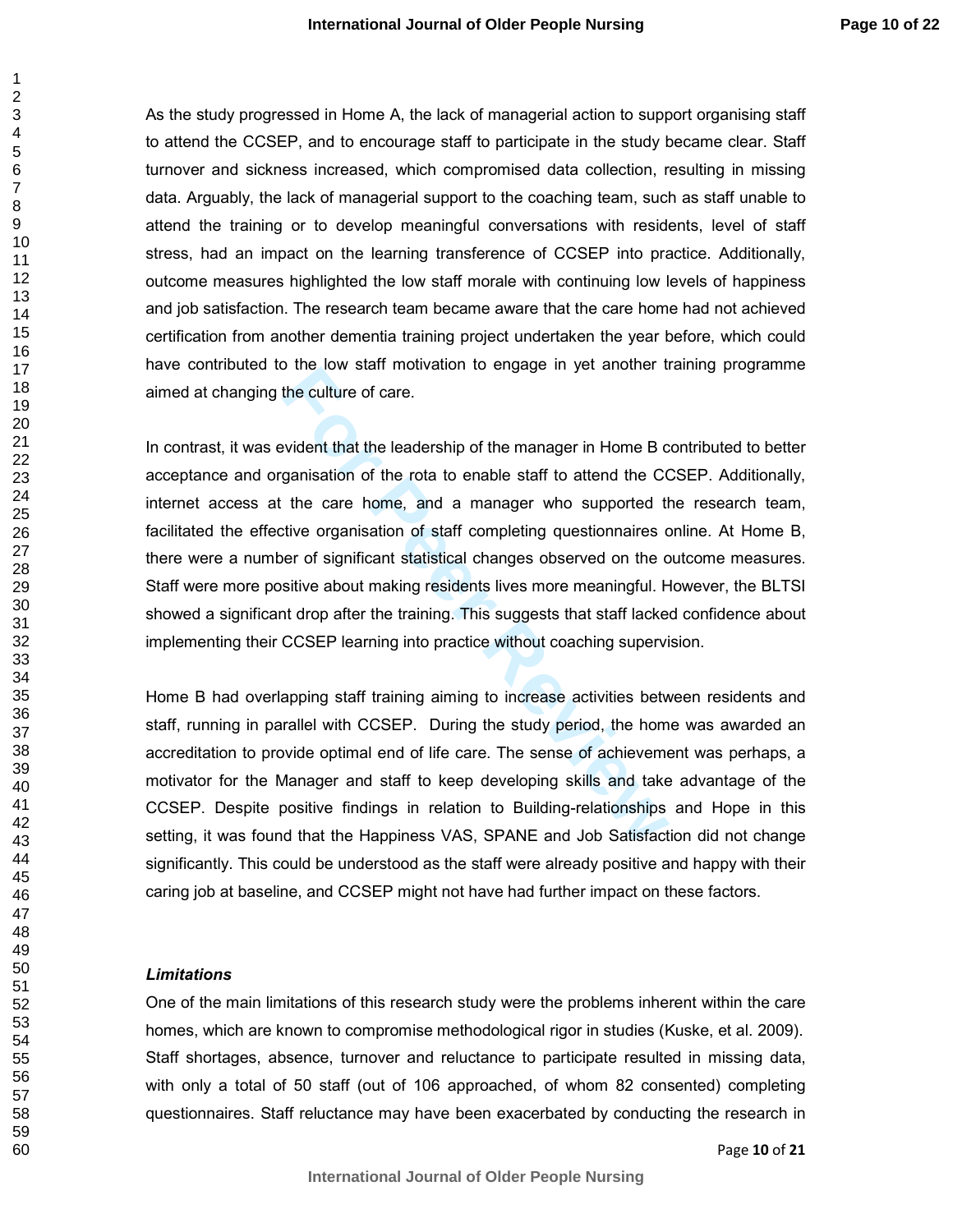non-NHS care homes, where there is no financial recompense available (Wenborn et al. 2013). All of the difficulties above compromised the statistical power of the analysis, and some measures (adverse events, staff turnover and sickness) not even analysed statistically due to concerns about the accuracy of the data provided. The research team encountered several data collection challenges. Particularly in Home A, staff were reluctant to take part in the study, lack of management support against a background of staff shortages and turnover.

#### *Implications for future research and practice*

**Example 18 Start Start All Alt Alt Start Start Start Start Start Start Start Start Start Start Start Start Start Start Start Start Start Start Start Start Start Start Start Start Start Start Start Start Start Start Start** In retrospect, this study suggests that despite the expertise of the CCSEP trainers, staff might have felt apprehensive about the training style. Featherstone et al., (2009) noted that staff training is usually drawn with 'detective work' (e.g. what is going wrong in here) rather than applying the 'Columbo' style (e.g. putting together available information or clues). The Columbo style allows understanding the needs for residents and staff; this might facilitate the culture of change in care homes. Moniz-Cook et al., (1998) suggests that it is unlikely that effects are maintained over time without the use of follow-up support. A recommendation to improve Positive Psychology with theatre and film-based staff training may be implementing a follow-up supervision method once the training has been completed.

Results suggest that it can be feasible to implement CCSEP in care homes, subject to the manager's support and organisational skills. CCSEP has the potential to be successful if the manager has good communication skills and is inspired to support the implementation of different activities, such as setting up a 'film studio' within the care home. These elements may support the feasibility of staff training like CCSEP and could be seen as predictors of care culture change. As illustrated in Home A, a care setting willing to introduce CCSEP staff training might encounter difficulties if there is regular manager turnover and staff shortage organisational patterns. Donoghue & Castle (2009) found that there is an association with staff turnover and the manager's leadership style to induce culture change and activities.This study has demonstrated some of the methodological challenges involved in studying the care home workforce. The time needed to do engage with the manager therefore needs to be incorporated into the study protocol and timetable.

One of the strengths of this evaluation lies in its application of standardised outcome measures for social interaction, self-efficacy, learning transference, approaches to dementia care. There are staff training interventions analysing the impact of staff training on residents (Whitaker et al., 2014) yet lacking research assessment on staff. Nevertheless, this study's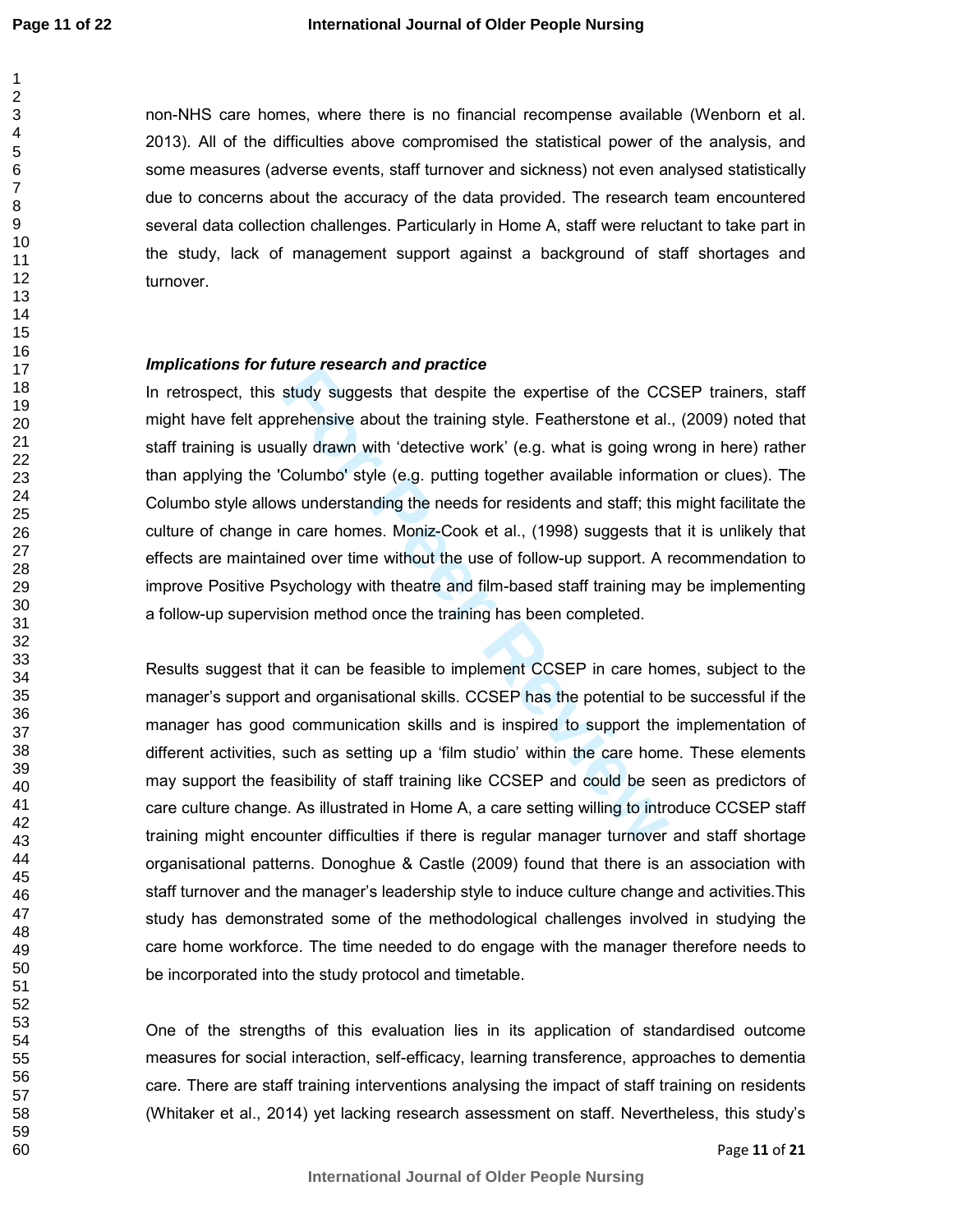results are in line with Goyder et al., (2012) where 'Hopeful' approaches towards people with dementia increased, as well as the 'Building-relationships' subscale indicating that relationships with residents and staff increased.

#### **Conclusion**

For Persons of competence were communitative of two nontesties<br>
Idems affecting the other care home limited the efficacy<br>
therefore suggest that when a supportive managem<br>
ve more effective in increasing and improving staf The CCSEP is a staff training intervention, based on the Positive Psychology framework, which aims to change the culture of care in care homes. The results of this study provide little empirical evidence about the efficacy of this staff training programme although the small sample size is acknowledged. Some significant improvement in staff attitudes to people with dementia, and staff sense of competence were found in one of two homes. It is likely that the organisational problems affecting the other care home limited the efficacy of the intervention there. The results therefore suggest that when a supportive management structure is in place, CCSEP may be more effective in increasing and improving staff-resident interaction.

#### **Conflict of Interest**

None

#### **Description of authors' roles**

X,Y,Z designed the study. x collected, analysed data, and drafted the manuscript. y supported data collection. Z, A supervised the project and provided expert advice. All authors agreed the final manuscript.

#### **Acknowledgements**

The authors would like to thank participants of this study, and ...

#### **References**

- Aguirre, E., Hoare, Z., Streater, A., Spector, A., Woods, B., Hoe, J., & Orrell, M. (2013) Cognitive stimulation therapy (CST) for people with dementia – Who benefits most?. *International Journal of Geriatric Psychiatry, 28*, 284-290.
- Alexander, G. (2010). Behavioural coaching the GROW model. In J. Passmore (Ed.), *Excellence in coaching: The industry guide* (pp. 83–93). London: Kogan Page
- Bowe B., & Loveday B. (2000) Training to improve dementia care in care homes. In Care Homes and Dementia, Chapter 1, *Journal of Dementia Care*, pp. 37-39.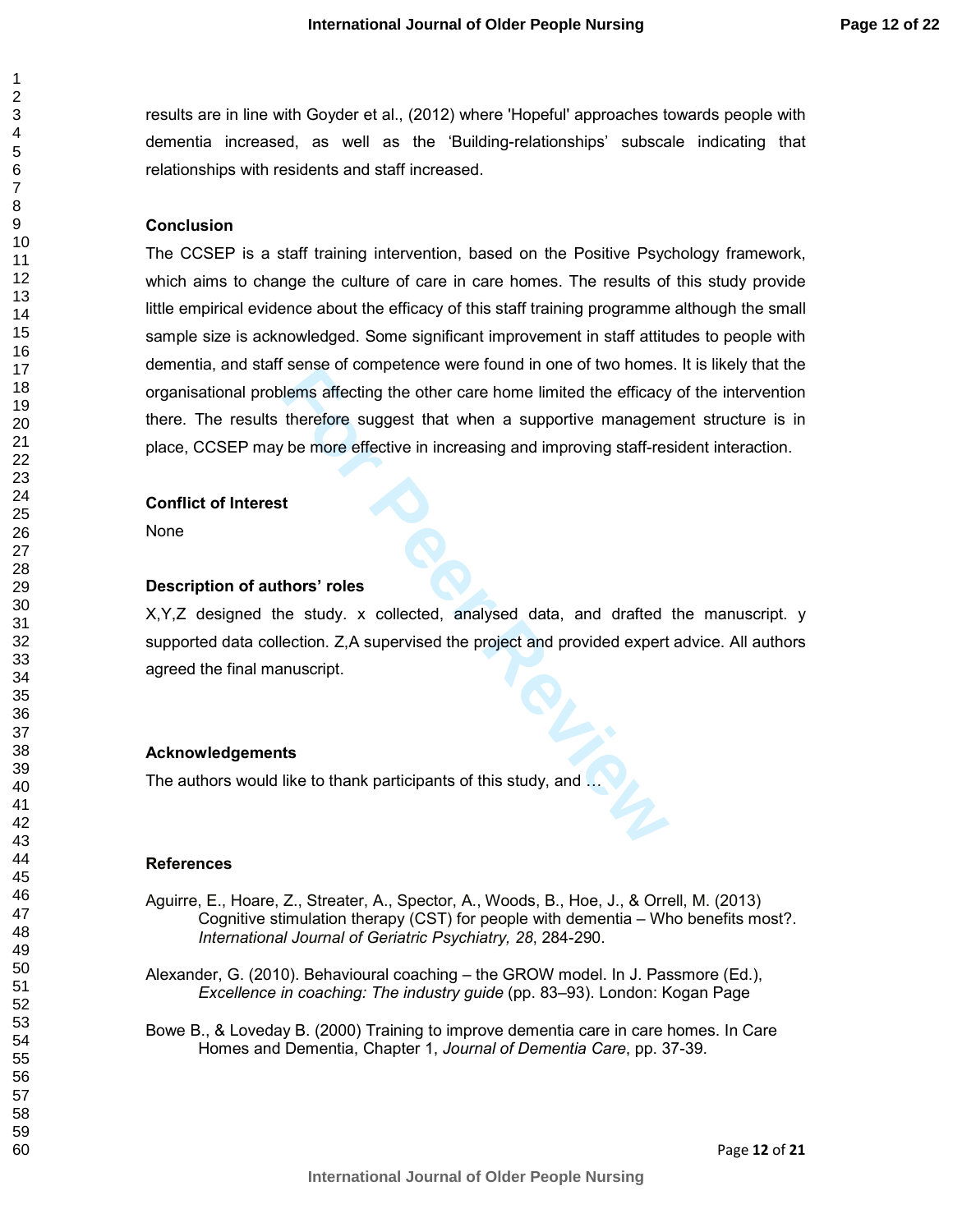| 1              |  |
|----------------|--|
| $\overline{c}$ |  |
|                |  |
|                |  |
|                |  |
|                |  |
|                |  |
|                |  |
|                |  |
|                |  |
|                |  |
|                |  |
|                |  |
|                |  |
|                |  |
|                |  |
|                |  |
|                |  |
|                |  |
|                |  |
|                |  |
|                |  |
|                |  |
|                |  |
|                |  |
|                |  |
|                |  |
|                |  |
|                |  |
|                |  |
|                |  |
| 38             |  |
| --<br>39       |  |
| 40             |  |
| 41<br>42       |  |
| 43             |  |
| 44             |  |
| 45             |  |
| 46             |  |
| 47             |  |
| 48<br>49       |  |
| 50             |  |
| 51             |  |
| 52             |  |
| 53             |  |
| 54<br>55       |  |
| 56             |  |
| 57             |  |
| 58             |  |
| 59             |  |
| 60             |  |

Dean, R., Proudfoot, R., & Lindesay, J. (1993) The quality of interactions schedule (QUIS): Development, reliability and use in the evaluation of two domus units. *International Journal Geriatric Psychiatry*, *8*, 819-826.

Department of Health (2001) National Service Framework for Older People, Modern Standards and Service Model Retrieved from: https://www.gov.uk/government/uploads/system/uploads/attachment\_data/file/19803 3/National Service Framework for Older People.pdf (last accessed on 20/03/16).

Department of Health (2009) Living well with dementia: A National Dementia Strategy. Accessible Summary (2009) London: Department of Health (last accessed on 20/03/16).

- Diener, E., Wirtz, D., Tov, W., Kim-Prieto, C., Choi. D., Oishi, S., & Biswas-Diener, R. (2009) New measures of well-being: Flourishing and positive and negative feelings. *Social Indicators Research, 39,* 247-266.
- Donoghue C. & Castle N.G. (2009) Leadership Styles of Nursing Home Administrators and Their Association With Staff Turnover. *The Gerontologist, 49*, 166-174.

res of well-being: Flourishing and positive and negative<br> **Essearch**, 39, 247-266.<br> **Stele N.G. (2009) Leadership Styles of Nursing Home Actation With Staff Turnover. The Gerontologist, 49, 166-<br>
ames I.A., Powell, I., Mil** Featherstone, K., James I.A., Powell, I., Milne, D., & Maddison, C. (2004) A controlled Evaluation of a Training Course for Staff who work with people with Dementia. *Dementia, 3,* 181-194.

- Firth-Cozens, J. & Hardy, G. E. (1992) Occupational stress, clinical treatment and changes in job perceptions. *Journal of Occupational and Organisational Psychology*, *65*, 81– 88
- GraphPad Software retrieved from: http://graphpad.com/quickcalcs/contingency1/ (last accessed on 20/03/16).
- Goyder, J., Orrell, M., Wenborn, J., & Spector, A. (2012) Staff training using STAR: a pilot study in UK care homes. *International Psychogeriatrics, 24*, 911-920.
- Guzman-Garcia, A., Hughes, J., Freeston, M., & Rochester, L. (2011) Dance embraces dementia: a psychomotor intervention in care homes. *International Psychogeriatrics, 23*, S92.
- Kitwood, T (1997) Dementia Reconsidered: The person comes first. Open University Press. Buckingham
- Kuske, B., Luck, T. Hanns S., Matschinger, H., Angermyer, M., Behrens, J., & Riedel-Heller, S.G., (2009) Training in dementia care: a cluster-randomised controlled trial of a training program for nursing home staff in Germany. *International Psychogeriatrics, 21*, 295-308.
- Luff, R., Ferreira, Z., & Meyer, J. (2011) Care Homes, Methods Review 8, NIHR School for Social Care Research, London: London School of Economics and Political Science.
- Lintern T. & Woods B. (2000) Approaches to Dementia Questionnaire. Bangor: University of Wales.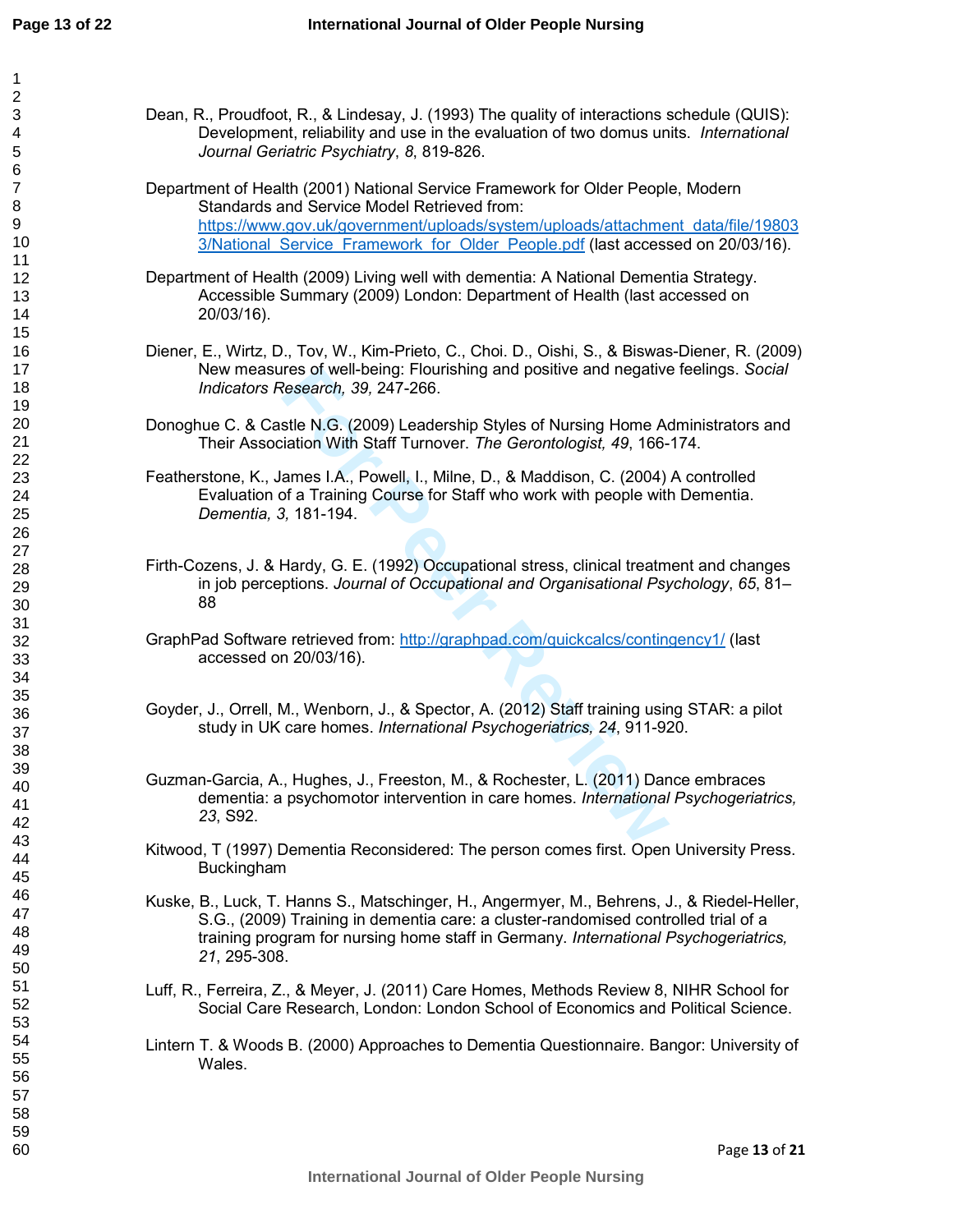$\mathbf{1}$  $\overline{2}$ 

- Mental Capacity Act 2005, Schedule A 1 Hospital and Care Home Residents: Deprivation of Liberty retrieved from: http://www.legislation.gov.uk/ukpga/2005/9/schedule/A1 (last accessed on 20/03/15).
- Middleton, H., Keene, R. G., Johnson, C., Elkins, A. D., & Lee, A. E. (1999) Physical and pharmacologic restraints in long-term care facilities. *Journal of Gerontological Nursing, 25*, 26–33.
- Moniz-Cook, E., Agar, S. Silver, M., Woods, R., Wang, M., Elston, C. & Win, T. (1998) Can staff training reduce carer stress and behavioural disturbance in the elderly mentally ill?. *International Journal of Geriatric Psychiatry*, *13*, 149-158.
- Nolan M., Davies S., Ryan T., & Keady J. (2008) Relationship-centred care and the 'Senses' Framework. *Journal of Dementia Care, 16*, 26-28.
- Parker, C., Barnes, S., McKee, K., Morgan, K., Torrington, J., & Tregenza, P. (2004) Quality of life and building design in residential and nursing homes for older people. *Ageing & Society, 24*, 941-962.
- Schepers, A.K., Orrell, M., Shanahan, N., & Spector, A., (2012) Sense of Competence in Dementia Care Staff (SCIDS) Scale: development, reliability and validity. *International Psychogeriatrics, 24* ,1153 – 62.
- Spector, A., Orrell. M., & Aguirre (2010) Translating research into practice: A pilot study examining the use of Cognitive Stimulation Therapy (CST) after a one-day training course. *Non-Pharmacological Therapies in Dementia, 1,* 61-70.

Seligman, M. (2011) Flourish. New York: Simon & Schuster

- Seligman, M., Steen, T.A., Park, N., Peterson, C. (2005) Positive Psychology Progress: Empirical Validation of Intervention. *American Psychologist*, 60, 410-421.
- **Formal of Definitional Care, 10, 20-20.**<br> **S., McKee, K., Morgan, K., Torrington, J., & Tregenza**<br>
suilding design in residential and nursing homes for olde<br>
44, 941-962.<br> **Fell, M., Shanahan, N., & Spector, A., (2012) Se** Wenborn, J., Challis, D., Head, J., Miranda-Castillo, C., Popham, C., Thakur, R., Illes, J., & Orrell, M. (2013) Providing activity for people with dementia in care homes: a cluster randomised controlled trial. *International Journal of Geriatric Psychiatry, 28,* 1296- 1304.
- Whitaker R., Fossey J, Ballard C., Orrell M., Moniz-Cook E., Woods R.T., Murray J., Stafford J., Knapp M., Romeo R., Woodward Carlton B., Testad I.,& Khan Z. (2014) Improving Well-being and Health for People with Dementia (WHELD): study protocol for a randomised controlled trial. *Trials*, 15, 284.
- van Dijk A.M., van Weert, J.C.M., & Dröes, R.M. (2012) Does theatre improve the quality of life of people with dementia?. *International Psychogeriatrics, 24*, 367-381.
- van Haeften-van Dijk A.M., van Weert, J.C.M. & Dröes, R.M. (2014) Implementing living room theatre activities for people with dementia on nursing home wards: a process evaluation study. *Aging & Mental Health,* DOI: 10.1080/13607863.2014.955459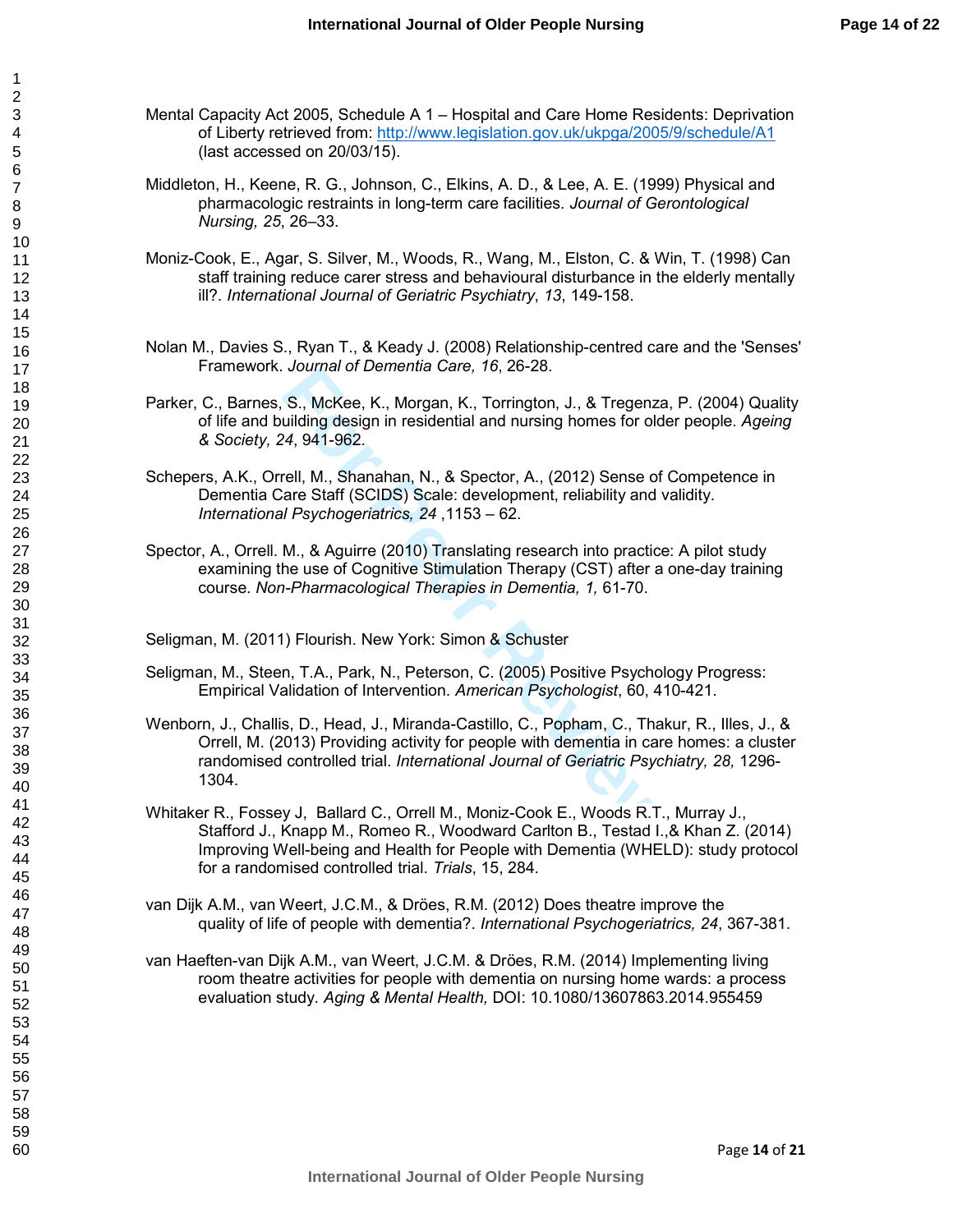$\mathbf{1}$ 

| 1              |  |
|----------------|--|
| $\overline{c}$ |  |
|                |  |
|                |  |
|                |  |
|                |  |
|                |  |
|                |  |
|                |  |
|                |  |
|                |  |
|                |  |
|                |  |
|                |  |
|                |  |
|                |  |
|                |  |
|                |  |
|                |  |
|                |  |
|                |  |
|                |  |
|                |  |
|                |  |
|                |  |
|                |  |
|                |  |
|                |  |
|                |  |
|                |  |
|                |  |
|                |  |
|                |  |
|                |  |
|                |  |
|                |  |
|                |  |
|                |  |
|                |  |
|                |  |
|                |  |
|                |  |
|                |  |
| 39             |  |
|                |  |
| 40             |  |
| 41             |  |
| 42             |  |
| 43             |  |
| 44             |  |
| 45             |  |
| 46             |  |
|                |  |
| 47             |  |
| 48             |  |
| 49             |  |
| 50             |  |
| 51             |  |
| .<br>52        |  |
| 53             |  |
|                |  |
| 54             |  |
| 55             |  |
| 56             |  |
| 57             |  |
| 58             |  |
| 59             |  |
|                |  |

# **Table 1. SCEAM Environmental Building use scores (% of total score)**

| Table 1. SCEAM Environmental Building use scores (% of total scor |        |        |
|-------------------------------------------------------------------|--------|--------|
| <b>Domain</b>                                                     | Home A | Home B |
| Privacy                                                           | 79     | 81     |
| Personalisation                                                   | 78     | 83     |
| Community                                                         | 85     | 84     |
| Safety and Health                                                 | 88     | 84     |
| Support for Physical frailty                                      | 72     | 71     |
| Awareness of outside world                                        | 73     | 73     |
| Choice & Control                                                  | 84     | 71     |
| Support for Cognitive frailty                                     | 46     | 52     |
| Comfort of the environment                                        | 70     | 79     |
| Normalness & Authenticity                                         | 73     | 75     |
| <b>Provision for Staff</b>                                        | 86     | 71     |
|                                                                   |        |        |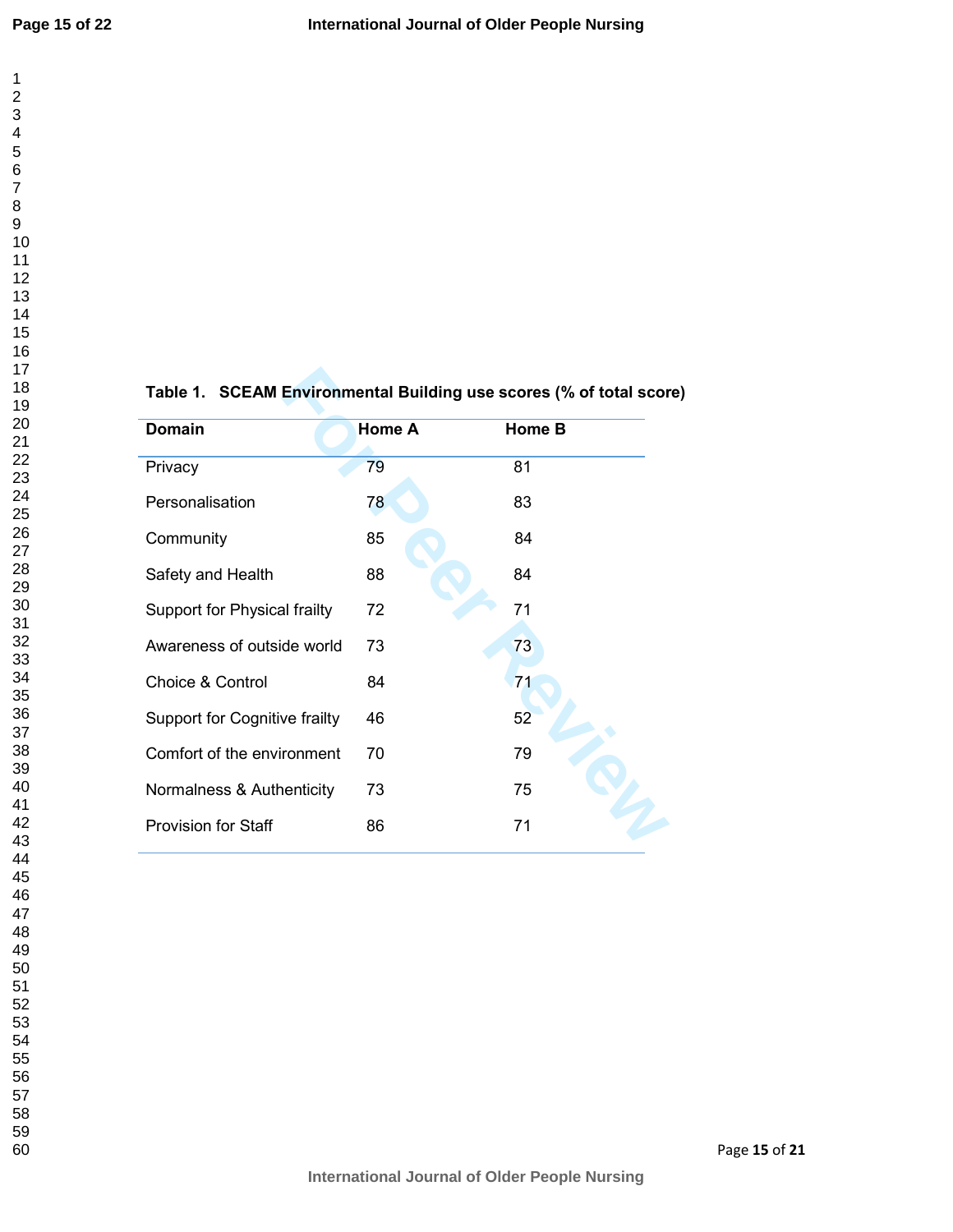### **Table 2. Demographic characteristics of staff participants**

| <b>Staff</b>                    | Home A $(n=19)$ | Home $B(n=31)$ |
|---------------------------------|-----------------|----------------|
|                                 |                 |                |
| Age group in years (%)          |                 |                |
| $(18-30 \text{ years old})$     | 26%             | 19%            |
| $(31-40$ years old)             | 21%             | 13%            |
| $(41-50$ years old)             | 37%             | 29%            |
| $(51-60 \text{ years old})$     | 16%             | 32%            |
| $(61 + \text{ years old})$      |                 | 2%             |
| Gender                          | 14 F/ 5 M       | 30 F/ 1M       |
| Ethnicity (n, %) Black          |                 |                |
| (Caribbean/African)             | 5%              |                |
| Asian (Indian/other)            | 11% / 21%       |                |
| <b>White (British/European)</b> | 63%             | 100%           |
| Job occupation (n)              |                 |                |
| <b>Care staff</b>               | 8               | 17             |
|                                 |                 |                |
| <b>Nurses</b>                   | $\mathbf 1$     |                |
| <b>Management staff</b>         | $\overline{2}$  | 5              |
| Housekeeping                    | 5               | 5              |
| <b>Kitchen staff</b>            | 1               | $\overline{4}$ |
| <b>Activity Co-ordinator</b>    | 1               |                |
| <b>Trainer Staff</b>            | 1               |                |
| Time Length working in          |                 |                |
| <b>Care Home</b>                |                 |                |
| (less than a year)              |                 | 16%            |
| $(1-5$ years)                   | 53%             | 45%            |
| $(6-10 \text{ years})$          | 47%             | 16%            |
| $(10+ \text{ years})$           |                 | 23%            |
| <b>Time Working in Care</b>     |                 |                |
| <b>Sector</b>                   |                 |                |
| (less than a year)              |                 | 7%             |
| $(1-5 \text{ years})$           | 53%             | 42%            |
| $(6-10 \text{ years})$          | 32%             | 16%            |
| $(10+ \text{ years})$           | 16%             | 35%            |
| <b>Staff Training</b>           |                 |                |
| NVQ $(%)^a$                     | 37%             | 61.29%         |
| <b>Care Home Mandatory</b>      |                 |                |
| Training (%)                    | 100%            | 100%           |
| Care Training (%) <sup>b</sup>  | 5.26%           | 6.45%          |

123456789

 $\mathbf{1}$  $\overline{2}$ 3  $\overline{\mathbf{4}}$ 5 6  $\overline{7}$  $\, 8$ 9

Page **16** of **21**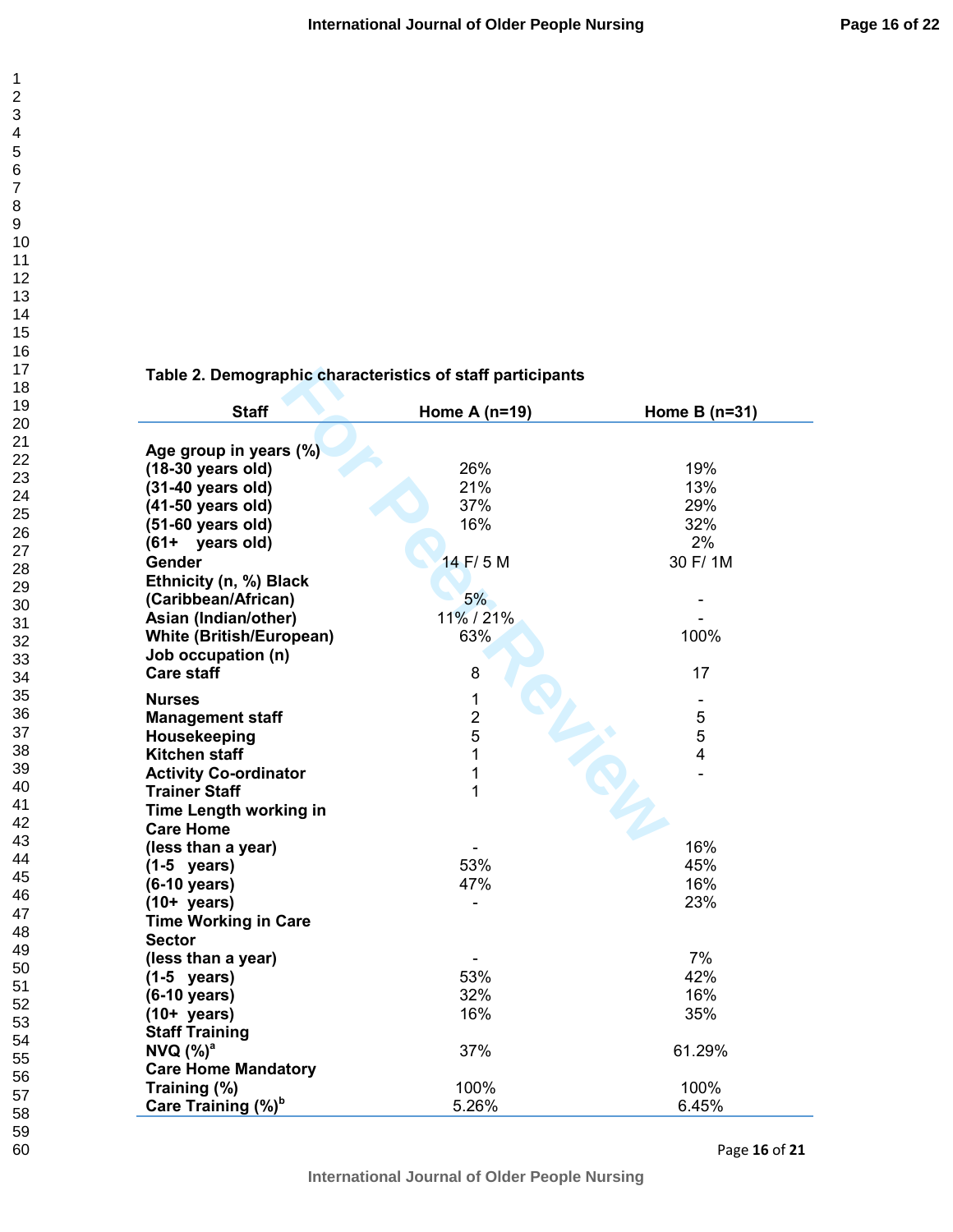| <b>Dementia Awareness (%)</b>                                                                                                                                                                                                                                                                                           | 47.36%         | 22.58% |
|-------------------------------------------------------------------------------------------------------------------------------------------------------------------------------------------------------------------------------------------------------------------------------------------------------------------------|----------------|--------|
| Interventions (%) <sup>c</sup>                                                                                                                                                                                                                                                                                          | 73.68%         | 9.67%  |
| Higher Education (%) <sup>d</sup>                                                                                                                                                                                                                                                                                       | 5.26%          | 9.67%  |
| <b>Miscellaneous</b>                                                                                                                                                                                                                                                                                                    |                |        |
| Qualification (%) <sup>e</sup>                                                                                                                                                                                                                                                                                          | 26.31%         |        |
| <sup>a</sup> NVQ Level 1,2, 3,4 – A UK work-related National Vocational Qualification in Health and Social Care<br><sup>b</sup> End of Life Care                                                                                                                                                                        |                |        |
| <sup>c</sup> Butterfly Project; Yesterday, Today and Tomorrow; Being a Star (Home A)<br>EDEN-Alternative (Home B)<br><sup>d</sup> Nursing; Psychology Degree; Open University Health & Social Care Degree<br><sup>e</sup> Parkinson's Training; Certificate in Teaching in the Lifelong Learning Sector (CTTLS Level 4) |                |        |
|                                                                                                                                                                                                                                                                                                                         | ion de la regi |        |
|                                                                                                                                                                                                                                                                                                                         |                |        |
|                                                                                                                                                                                                                                                                                                                         |                |        |
|                                                                                                                                                                                                                                                                                                                         |                |        |
|                                                                                                                                                                                                                                                                                                                         |                |        |
|                                                                                                                                                                                                                                                                                                                         |                |        |
|                                                                                                                                                                                                                                                                                                                         |                |        |
|                                                                                                                                                                                                                                                                                                                         |                |        |
|                                                                                                                                                                                                                                                                                                                         |                |        |
|                                                                                                                                                                                                                                                                                                                         |                |        |
|                                                                                                                                                                                                                                                                                                                         |                |        |
|                                                                                                                                                                                                                                                                                                                         |                |        |
|                                                                                                                                                                                                                                                                                                                         |                |        |
|                                                                                                                                                                                                                                                                                                                         |                |        |
|                                                                                                                                                                                                                                                                                                                         |                |        |
|                                                                                                                                                                                                                                                                                                                         |                |        |
|                                                                                                                                                                                                                                                                                                                         |                | ON     |
|                                                                                                                                                                                                                                                                                                                         |                |        |
|                                                                                                                                                                                                                                                                                                                         |                |        |
|                                                                                                                                                                                                                                                                                                                         |                |        |
|                                                                                                                                                                                                                                                                                                                         |                |        |
|                                                                                                                                                                                                                                                                                                                         |                |        |
|                                                                                                                                                                                                                                                                                                                         |                |        |
|                                                                                                                                                                                                                                                                                                                         |                |        |
|                                                                                                                                                                                                                                                                                                                         |                |        |
|                                                                                                                                                                                                                                                                                                                         |                |        |
|                                                                                                                                                                                                                                                                                                                         |                |        |
|                                                                                                                                                                                                                                                                                                                         |                |        |
|                                                                                                                                                                                                                                                                                                                         |                |        |
|                                                                                                                                                                                                                                                                                                                         |                |        |
|                                                                                                                                                                                                                                                                                                                         |                |        |
|                                                                                                                                                                                                                                                                                                                         |                |        |
|                                                                                                                                                                                                                                                                                                                         |                |        |
|                                                                                                                                                                                                                                                                                                                         |                |        |
|                                                                                                                                                                                                                                                                                                                         |                |        |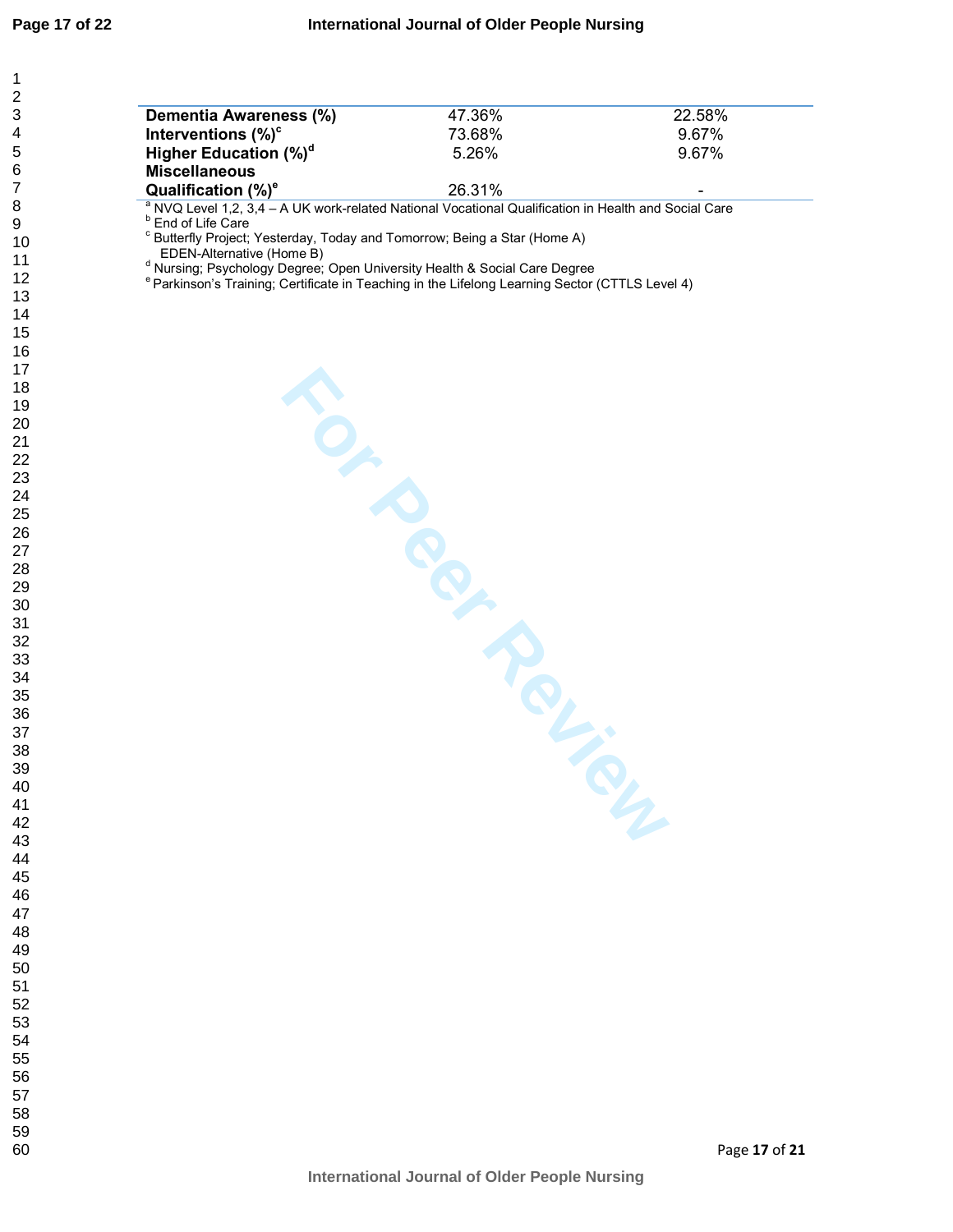### **Table 3. Care Home Measures**

| <b>Settings</b> |                | <b>Turnover</b> |           |     | <b>Sickness</b> |           |     | <b>Falls</b> |           |                | <b>Compliments</b> |           |             |             | <b>Complaints</b>       |
|-----------------|----------------|-----------------|-----------|-----|-----------------|-----------|-----|--------------|-----------|----------------|--------------------|-----------|-------------|-------------|-------------------------|
|                 | Pre            | <b>During</b>   | Follow-up | Pre | During          | Follow-up | Pre | Post         | Follow-up | Pre            | During             | Follow-up | Pre         | During      | Follow-up               |
| <b>Home A</b>   | $\mathfrak{Z}$ | 17              | 21        | 34  | 40              | 31        | 90  | 115          | 72        | 30             | $\mathbf 0$        | 22        | 30          | 8           | <b>Not</b><br>available |
| Home B          | 10             | $\pmb{0}$       | 5         | 27  | $\overline{4}$  | 5         | 65  | 54           | 48        | $\overline{4}$ | 360                | 270       | $\mathbf 0$ | $\mathbf 0$ | $\mathbf 0$             |
|                 |                |                 |           |     |                 |           |     |              |           |                | <b>PW</b>          |           |             |             |                         |

1

Page **18** of **21**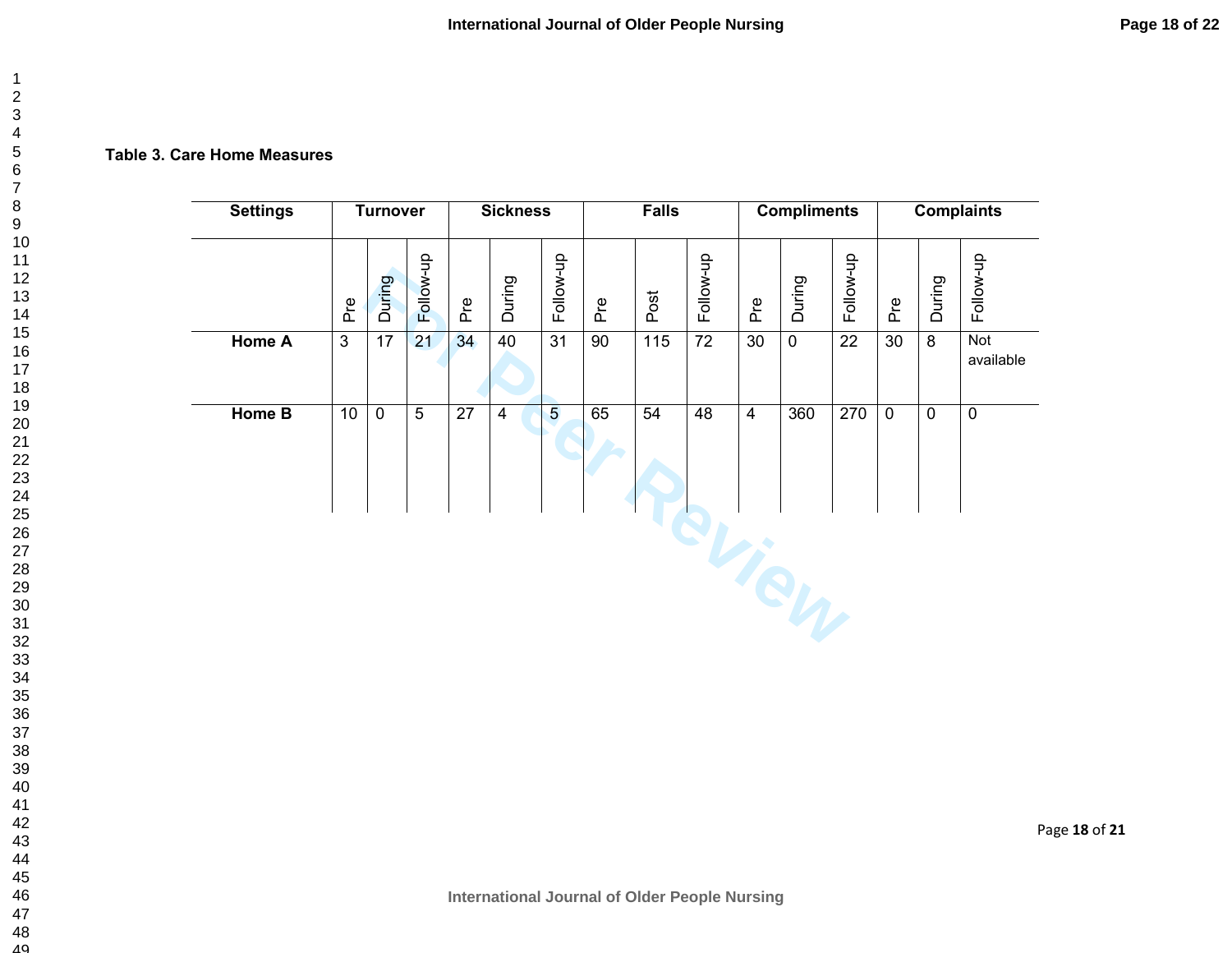Page **19** of **21**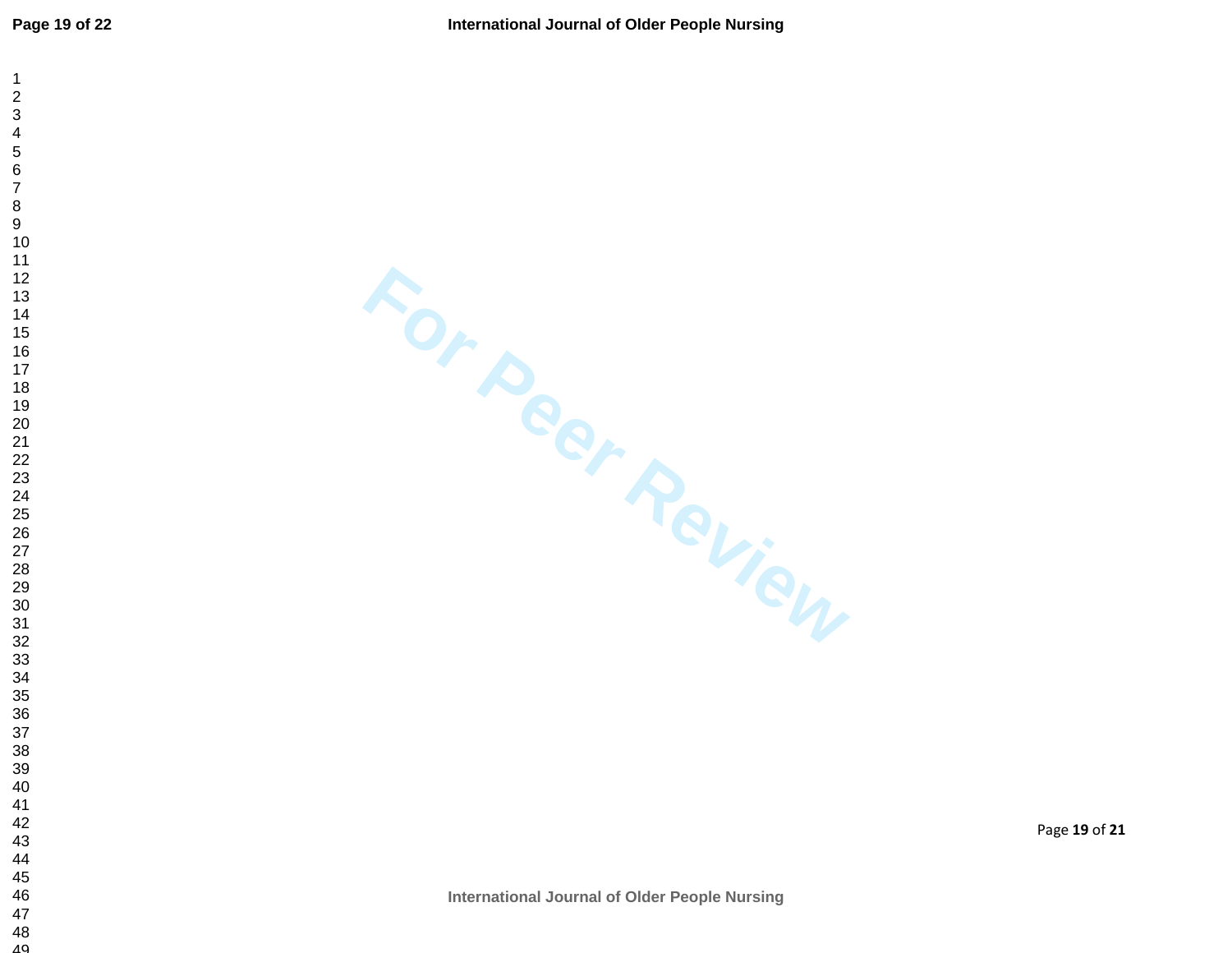# **Table 4. Staff outcomes in Home A (n=19)**

| <b>Measures</b>                                   | <b>BASELINE</b> |           | <b>POST TRAINING</b> |           | <b>CHANGE</b> |           |                   |
|---------------------------------------------------|-----------------|-----------|----------------------|-----------|---------------|-----------|-------------------|
|                                                   | <b>Mean</b>     | <b>SD</b> | <b>Mean</b>          | <b>SD</b> | <b>Mean</b>   | <b>SD</b> | P<br><b>Value</b> |
| <b>SCIDS-Total</b>                                | 50.08           | 10.91     | 50.75                | 9.06      | $-0.66$       | 5.99      | 0.707             |
| <b>SCIDS-</b><br>Professionalism                  | 16.00           | 2.73      | 15.91                | 2.93      | 0.83          | 2.93      | 0.923             |
| <b>SCIDS-</b><br><b>Building</b><br>relationships | 11.66           | 2.67      | 12.0                 | 2.55      | $-0.33$       | 0.65      | 0.104             |
| <b>SCIDS-Care</b><br>challenges                   | 10.75           | 3.64      | 11.00                | 2.69      | $-0.25$       | 2.66      | 0.751             |
| <b>SCIDS-</b>                                     |                 |           |                      |           |               |           |                   |
| <b>Sustaining</b><br>personhood                   | 11.66           | 2.90      | 11.83                | 2.12      | $-0.16$       | 1.99      | 0.777             |
| <b>ADQ-Total</b>                                  | 65.63           | 13.47     | 63.00                | 7.69      | 2.63          | 9.61      | 0.385             |
| <b>ADQ-Hope</b>                                   | 27.27           | 5.17      | 28.54                | 6.39      | $-1.27$       | 4.62      | 0.383             |
| <b>ADQ-Person</b>                                 |                 |           |                      |           |               |           |                   |
| <b>Centred</b>                                    | 39.08           | 10.08     | 34.50                | 3.17      | 4.58          | 9.25      | 0.114             |
| <b>JSI</b>                                        | 79.37           | 12.04     | 75.62                | 13.08     | 3.75          | 4.71      | 0.059             |
| <b>BLTSI</b>                                      | 55.00           | 6.04      | 59.54                | 6.93      | $-4.54$       | 7.43      | 0.070             |
| <b>SPANE-</b><br><b>Positive</b>                  | 19.81           | 4.42      | 20.54                | 4.78      | $-0.72$       | 3.22      | 0.472             |
| <b>SPANE-</b><br><b>Negative</b>                  | 17.72           | 4.88      | 16.00                | 7.49      | 1.72          | 5.96      | 0.360             |
| <b>VAS</b>                                        | 54.00           | 24.12     | 61.00                | 20.24     | $-7.00$       | 16.36     | 0.209             |

 $\mathbf{1}$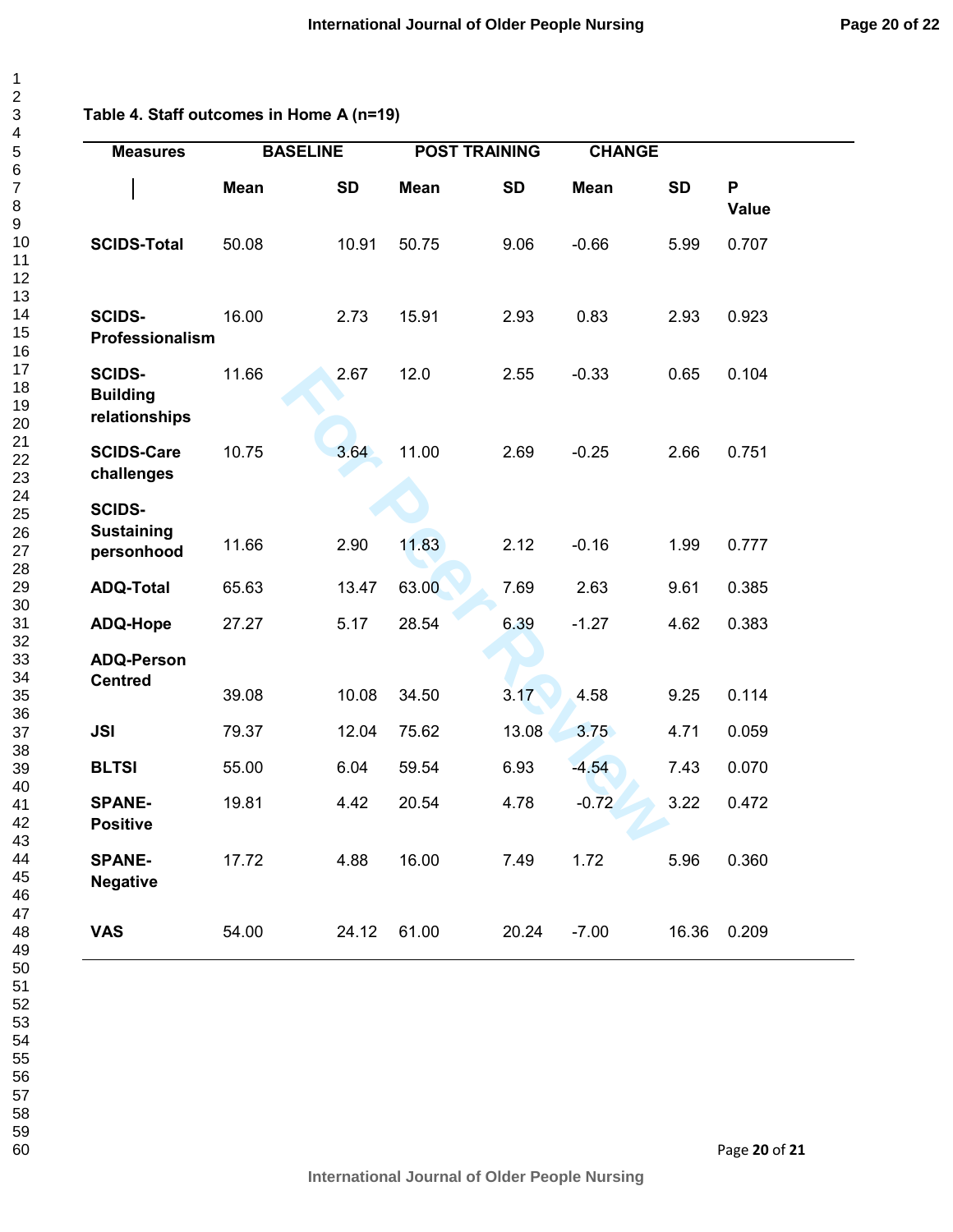$\mathbf{1}$  $\overline{2}$ 3

# **Table 5. Staff outcomes in Home B (n=31)**

| <b>Measures</b>                        | <b>BASELINE</b> |           | <b>POST</b><br><b>TRAINING</b> |           | <b>CHANGE</b> |           |           |
|----------------------------------------|-----------------|-----------|--------------------------------|-----------|---------------|-----------|-----------|
|                                        | <b>Mean</b>     | <b>SD</b> | <b>Mean</b>                    | <b>SD</b> | <b>Mean</b>   | <b>SD</b> | pValue    |
| <b>SCIDS-Total</b>                     | 48.84           | 12.46     | 52.65                          | 7.90      | $-3.80$       | 11.92     | 0.116     |
| <b>SCIDS-</b><br>Professionalism       | 15.89           | 4.09      | 16.25                          | 2.63      | $-0.35$       | 3.92      | 0.634     |
| <b>SCIDS-Building</b><br>relationships | 10.14           | 2.75      | 11.46                          | 2.06      | $-1.32$       | 2.52      | $0.010*$  |
| <b>SCIDS-Care</b><br>challenges        | 11.03           | 3.67      | 12.00                          | 2.65      | $-0.96$       | 3.31      | 0.152     |
| <b>SCIDS-</b>                          |                 |           |                                |           |               |           |           |
| <b>Sustaining</b><br>personhood        | 11.89           | 3.14      | 12.82                          | 2.09      | $-0.92$       | 3.34      | 0.153     |
| <b>ADQ-Total</b>                       | 74.92           | 7.36      | 72.64                          | 15.15     | 2.28          | 12.78     | 0.353     |
| <b>ADQ-Hope</b>                        | 29.46           | 4.44      | 31.42                          | 4.12      | $-1.96$       | 4.00      | $0.015*$  |
| <b>ADQ-Person</b><br><b>Centred</b>    | 45.46           | 4.94      | 41.21                          | 12.46     | 4.25          | 11.84     | 0.068     |
| <b>JSI</b>                             | 75.44           | 27.34     | 83.66                          | 23.84     | $-8.22$       | 16.31     | 0.169     |
| <b>BLTSI</b>                           | 61.53           | 8.74      | 43.42                          | 10.78     | 18.10         | 11.24     | $0.0001*$ |
| <b>SPANE-Positive</b>                  | 24.92           | 3.95      | 24.21                          | 3.79      | 0.71          | 3.99      |           |
| <b>SPANE-</b><br><b>Negative</b>       | 11.40           | 3.27      | 11.88                          | 3.48      | $-0.48$       | 3.93      | 0.531     |
| <b>VAS</b>                             | 85.17           | 13.84     | 84.28                          | 15.49     | 0.89          | 17.42     | 0.788     |

(\*) statistically significant